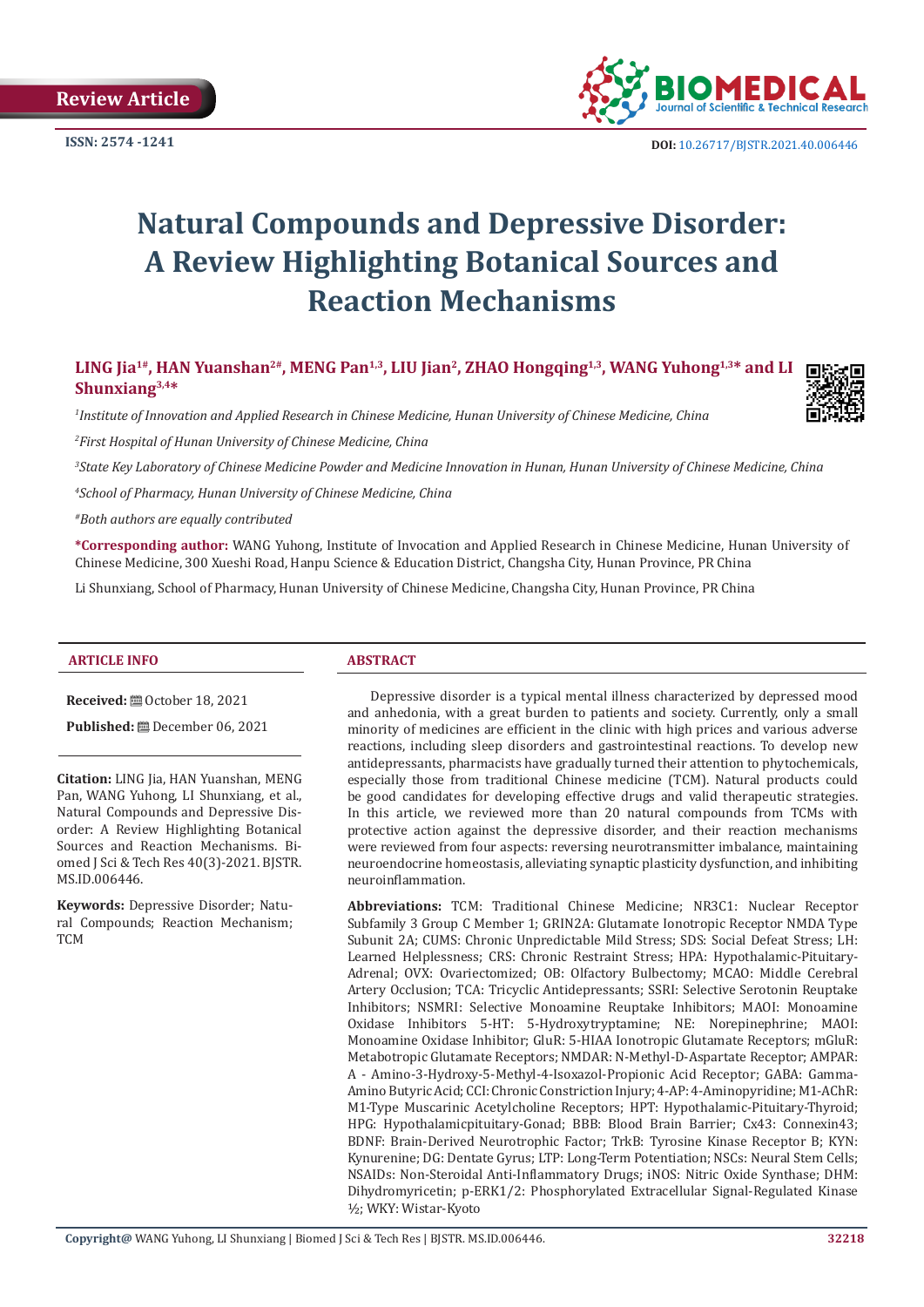# **Introduction**

#### **Etiology of Depressive Disorder**

Depressive disorder is a recurrent serious neuropsychiatric disease, with an incidence of up to 17% [1,2]. What's more, the direct or indirect cost of the depressive disorder has reached US\$2.5 trillion and is expected to exceed US\$6 trillion by 2030. Approximately 1,000,000 people die of suicide every year around the world [3,4], and more than 90% of them have been diagnosed with depression or other mood disorders [5]. In general, depression brings tremendous social and economic burdens, as well as a gigantic adverse effect on social activities and family responsibilities. As a complex multifactor disease, depressive disorder is initiated and triggered by psychological, genetic, social, and biological factors. Increasing evidence shows that the occurrence and development of depression are closely related to genetic factors, and depression is a highly inherited disease, with 40% - 50% of its risk coming from genes [6]. Multiple genes such as Nuclear receptor subfamily 3 group C member 1 (NR3C1), glutamate ionotropic receptor NMDA type subunit 2A (GRIN2A), and many others are closely related to depression outcome [7,8]. Psychological factors contain abuse (including sexual, physical, or emotional), psychological neglect, exposure to violence, separation, and bereavement, and so on. Social factors, such as chronic health problems, exposure to violence, financial insecurity, are strongly associated with the risk of developing depressive disorder. Biologically speaking, periodic changes of hormones and long-term health problems can also contribute to the occurrence of depression, such as postpartum depression and diabetic depression.

## **Animal Models of Depressive Disorder**

Due to the complex pathogenic factors and the high comorbidity rate with other mental diseases (such as anxiety, phobia, schizophrenia, etc.), it is difficult to maintain a strict boundary between depression and other mental diseases, and the animal models of depression are essential to understand the pathological mechanism [9]. Presently, rats (Sprague-Dawley rats, Wistar rats), mice (C57BL/6 mice, ICR mice, Kunming mice), non-human primates (rhesus monkeys, cynomolgus monkeys, etc.), zebrafish, tree shrew are common model animals for the preclinical study of depression. In the aspect of animal modeling, stress exposure is the most common molding method, because it can simulate the clinical disease process of humans to the greatest extent, including chronic unpredictable mild stress (CUMS) [10,11], social defeat stress(SDS) [11,12], learned helplessness (LH), chronic restraint stress (CRS). On the other hand, some depressive animal models were set up guided by the corresponding hypothesis, such as injection of lipopolysaccharide (inducing inflammation) [13], corticosterone (destructing HPA axis) [14,15], and reserpine (exhausting monoamine transmitter) [16,17]. Besides, surgical models are also good choices to establish a depression model, including ovariectomized (OVX), olfactory bulbectomy (OB), and middle cerebral artery occlusion (MCAO). Despite multiple modeling methods, CUMS is the most classical and widespread one.

#### **Intervention in Depressive Disorder**

Presently, the commonly prescribed antidepressants have been divided into four categories, including tricyclic antidepressants (TCA), selective serotonin reuptake inhibitors (SSRI), non-selective monoamine reuptake inhibitors (NSMRI), and monoamine oxidase inhibitors (MAOI) [18]. However, conventional antidepressants lack efficacy in many patients (treatment-resistant depression), and combined medication (multitherapy) and several weeks were required to produce a therapeutic response in about 50% of depression cases [19,20]. Besides, there is also increasing evidence in terms of serious side effects of antidepressants, such as cognitive impairments, arrhythmias, sleep disorders, and gastrointestinal reactions. For example, fluoxetine is one of the most common antidepressants worldwide, while it also induces many side effects such as hepatotoxicity and gastrointestinal reaction [22]. Thus, these disadvantages of antidepressants may limit clinical use and are not directly conducive to the treatment of depression. Psychotherapy is a common treatment program for depression, but it does not demonstrate outstanding superiority compared with control [23]. Likewise, Cochrane reviews that the evidence of other alternative therapies, such as acupuncture and exercise, are short of persuasiveness and convincing [24,25]. Therefore, current researchers are devoted to the search and development of novel effective drugs with high efficacy and low side-effects during the past two decades [26,27]. Traditional Chinese medicine has unique advantages in prolonging the human life span, improving the quality of life, and preventing and treating chronic diseases, including diabetes, cancer, and depressive disorder.

## **Materials and Methods**

We searched the relevant experimental articles published from October 2014 to July 2021 in the PUBMED database to clarify the antidepressant effects of natural compounds. Our search statement is designed according to the following criteria: the search language contains relevant keywords such as 'depressive disorder' and 'natural product' or compounds category, including alkaloids, flavonoids, polyphenols, phenylpropanoids, polyphenols, and quinones. After completing the preliminary search, duplicated or non-English articles, as well as studies involving natural products of multiple compounds such as extracts were deleted, and the literature on single compounds was retained so that we could completely comprehend how each natural compound exerts antidepressant effects and their potential mechanism.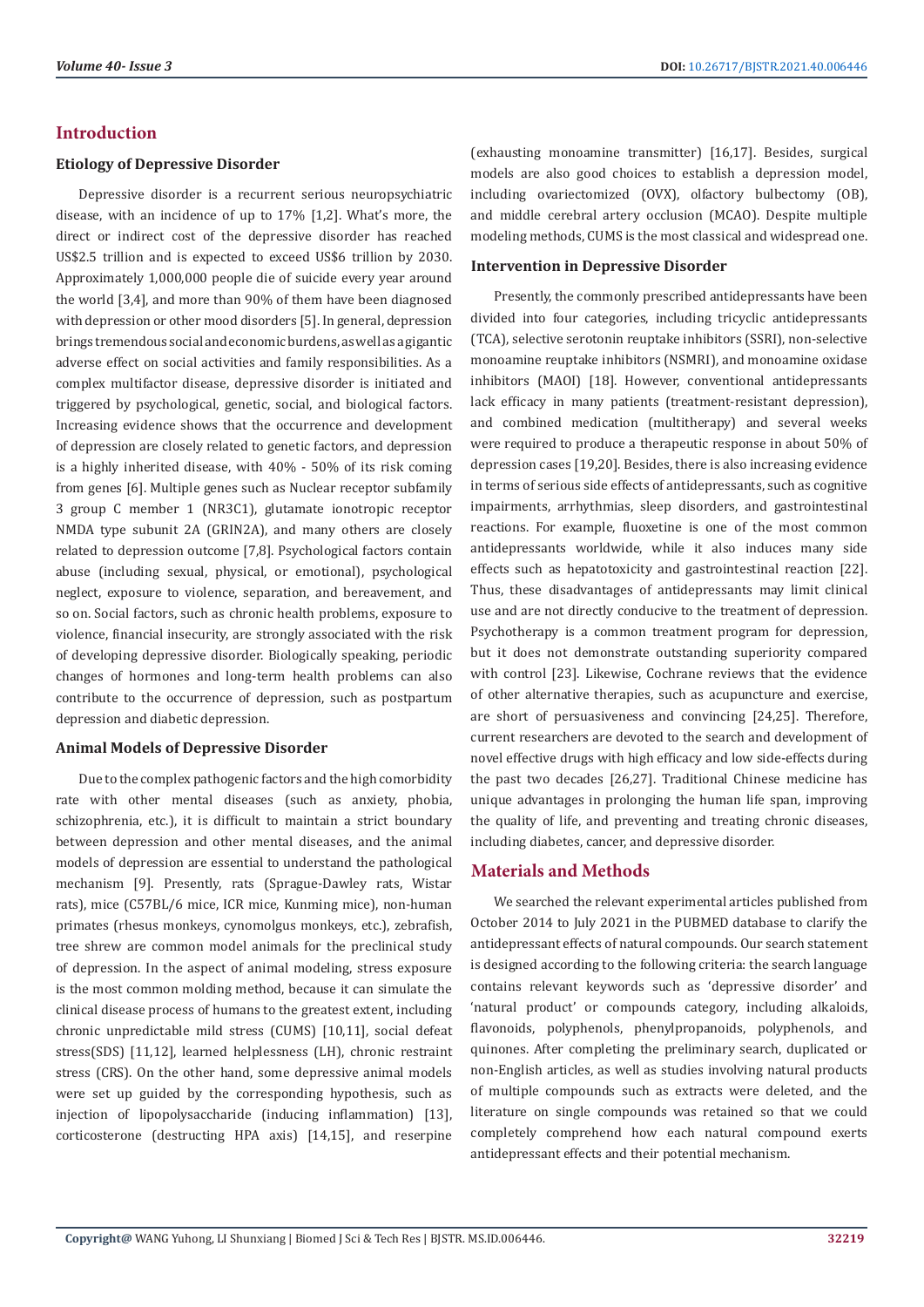# **Results**

# **Natural Compounds that Restore Neurotransmitter Imbalance**

Neurotransmitters are messengers of information exchange between neurons or between neurons and effector cells such as muscle cells, glandular cells, etc., including monoamines (norepinephrine, dopamine, and serotonin), amino acids (excitatory transmitters such as glutamic acid and aspartic acid; inhibitory transmitters such as γ-aminobutyric acid, glycine, and taurine), choline (acetylcholine) and others, such as neuropeptides and purines [28]. In this section, plant chemicals and/or extracts are listed according to their impacts on neurotransmitters. Their chemical structures, antidepressant activities, and action on restoring neurotransmitter imbalance in animal models of depression are discussed.

**Natural Compounds Regulating Monoamine Neurotransmitters and Related Receptors:** Among all of the neurotransmitters, monoamine neurotransmitters are most closely related to depression, and valid antidepressant drugs are mainly designed to target the monoamine neurotransmitter system, including the serotonergic and noradrenergic systems. Currently, the monoamine transmitter hypothesis believes that the concentration of brain neurotransmitters in the synaptic gap is relatively or absolutely insufficient, which will lead to overall mental activity and mental function in a comprehensive state of depression [29]. Clinical studies have found that 5-hydroxytryptamine (5-HT) and norepinephrine (NE) are insufficient in the brain of depressed patients, while antidepressants can exert effects by inhibiting the reuptake of these two neurotransmitters and increasing the concentration of transmitters in the synaptic gap [30,31].

**Ferulic Acid:** Ferulic acid, or 4-hydroxy-3-methoxy-cinnamic acid, is derived from Umbelliferae family TCM plants, such as *Ferulae Resina* (e'wei, 阿魏), *Angelicae Sinensis Radix* (danggui, 当归), *Aconiti Radix* (chuanxiong, 川芎), *Cimicifugae Rhizoma* (shengma, 升麻), and *Ziziphi Spinosae Semen* (suanzaoren, 酸枣仁). As a polyphenol compound, ferulic acid has good blood-brain barrier permeability [32]. Many studies have shown that ferulic acid may be an MAOI antidepressant, suggesting that ferulic acid selectively increases the levels of serotonin and norepinephrine in the various brain to alleviate depression [33,34]. Moreover, the inhibitors of 5-HT1A/5-HT2A receptors can clear up the antidepressant activity of ferulic acid [35]. Furthermore, Li G, et al. [36] performed that the administration of ferulic acid exerts obvious antidepressant effects by reducing MAO-A activity and 5-HIAA content, which suggested that ferulic acid, combined with a low dose of piperine, may be a potential therapeutic method of depression with high efficacy and low side effects.

**Naringenin:** Naringenin is a special flavonoid widely distributed in various Chinese Medicine for antidepressants, such as *Menthea haplocalycis herba* (bohe, 薄荷) and *Auranrii fractus* (zhiqiao, 枳壳). Compared with other flavonoids, it is more easily to be absorbed by the gastrointestinal tract, with high bioavailability and high safety dose [37,38]. Mounting evidence shows that naringenin is a potential antidepressant [39-44]. On the one hand, it can increase the 5-HT level by inhibiting MAO [45] or regulating the metabolic process of tryptophan [39,41]. Another, it exerts a neuroprotective role through the sonic hedgehog-Gli1 signaling pathway and restores alterations in the kynurenine (KYN) pathway via its antioxidant and anti-inflammatory potential [40,42].

**Umbelliferone:** Umbelliferone, or 7-hydroxycoumarin, is one of the coumarin derivatives. Many effects have been documented for this compound ranging from anti-oxidation, anti-inflammatory, and neuroprotection. As for depression, this compound can significantly improve CUMS-induced depressive behaviors, including lack of pleasure and prolonged immobility. It can inhibit the activity of MAO and lower the elimination of 5-HT [46]. Interestingly, many of its derivatives also are good MAO inhibitors [47]. Besides, umbelliferone can inhibit neuronal apoptosis via modulating the ROCK/Akt pathway or GSK-3β/PI3K/Akt pathway to treating depression [48,49].

**Chrysin:** Chrysin is a kind of flavonoid extracted from the plant of *Oroxyli semen* (muhudie, 木蝴蝶) or propolis, with extensive pharmacological activity, including strong neuroprotective and anti-inflammation effects [50]. And it is potent for depression caused by different reasons, such as ovariectomy, hypothyroidism, CUMS, traumatic brain injury, and olfactory bulbectomy [50-58]. Chrysin can not only increase the level of BDNF [51,57] and other neurotrophic factors, but also regulate the level of 5-HT and its production and metabolism [54,55,57,58].

**Natural Compounds that Regulate Amino Acid Neurotransmitters and their Receptors:** Amino acid neurotransmitters include excitatory transmitters (e.g. glutamate and aspartic acid) and inhibitory transmitters (e.g. γ-aminobutyric acid, glycine, and taurine). Growing evidence demonstrates that glutamatergic transmission may be the critical cause of depression occurrence, though the imbalance of monoamine neurotransmitters is the classic pathogenesis of depression [59]. Both clinical and preclinical results show that depression is closely related to the increase in glutamate concentration [60]. The receptors of glutamate are divided into ionotropic glutamate receptors (GluR) and metabotropic glutamate receptors (mGluR). The former includes N-methyl-D-aspartate receptor (NMDAR), α - amino-3-hydroxy-5-methyl-4-isoxazol-propionic acid receptor (AMPAR), and kainate receptor family, while the latter belongs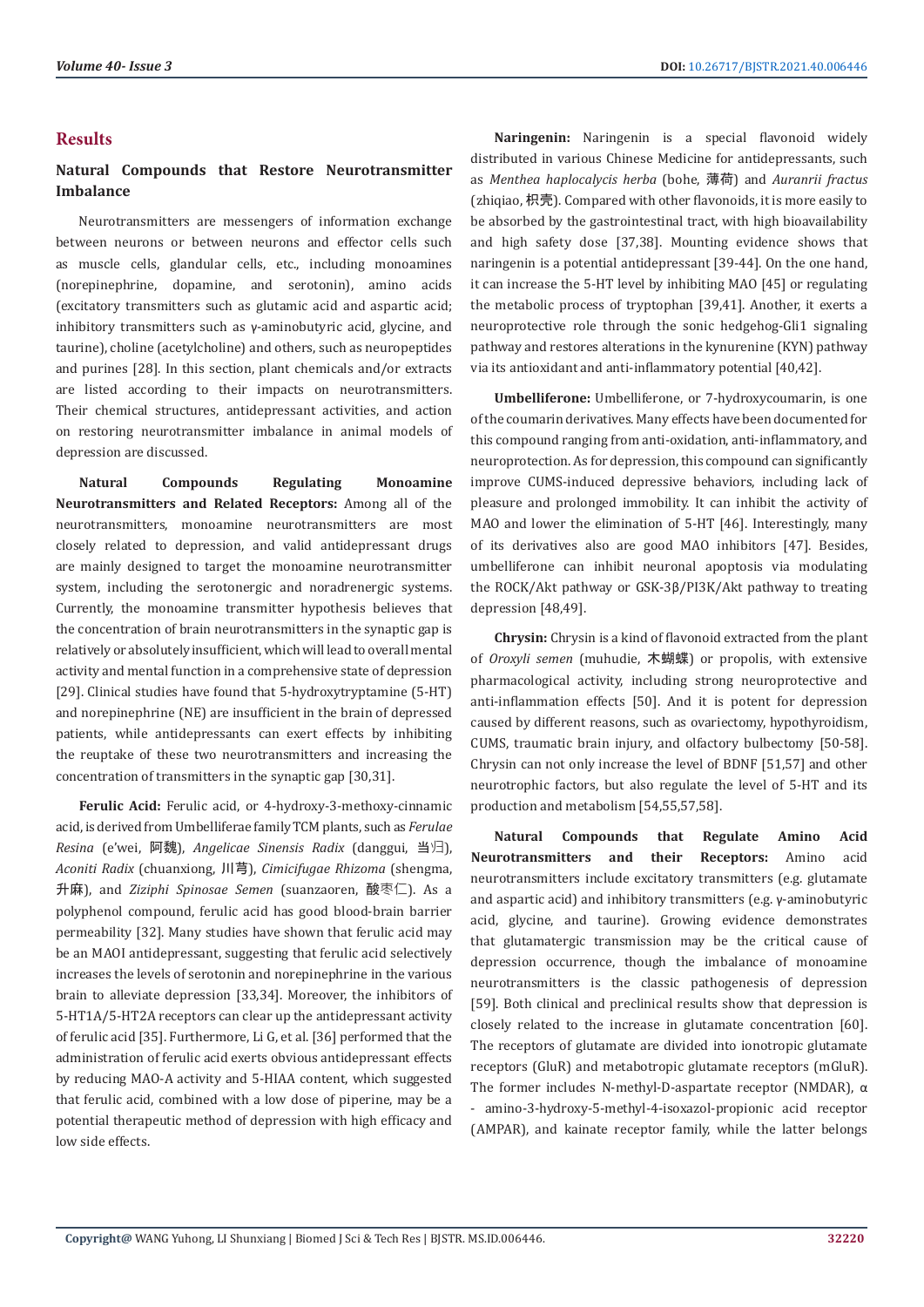to G protein-coupled receptors and involves eight subtypes, mGluR1~8. Previous studies have indicated that NMDAR, AMPAR, and mGluR (1/2/3/5) are closely related to depression [61,62]. However, lowering inhibitory transmitters GABA, also known as γ-aminobutyric acid, is associated with depression, and GABA regulates local neural circuits including norepinephrine, dopamine, and serotonin neurons [59,63]. Therefore, the balance between glutamate and GABA is considered one of the key points in the pathogenesis of depression.

**Curcumin:** Curcumin is a polyphenol component extracted from *Zingiberaceae* and *Araceae* family, and the typical TCMs include *Wenyujin Rhizoma Concisum* (jianghuang, 姜黄), *Curcumae* Radix (yujin, 郁金), and *Curcumae Rhizzoma* (e'zhu, 莪术). Multiple functions have been reported for this agent, including lipid regulation, inflammation inhibition, and tumor suppression. As for depression, this compound can normalize the depressive behaviors in lipopolysaccharide-induced and chronic constriction injury (CCI) model mice [64-66]. And above ant depression was greatly eliminated by GABA receptor A antagonist bicuculline, but only partly abrogated by 5-HT receptor 1A antagonist [65]. Similarly, Ro25-6981 (GluN2B antagonist) was found to prevent the pharmacodynamics function of curcumin in FST [64]. From another perspective, curcumin can inhibit glutamate release from synaptosomes induced by 4-aminopyridine (4-AP), a K<sup>+</sup> channel blocker, which can be completely abolished by fluoxetine, a clinically effective antidepressant [67]. Thus, the antidepressant effect of curcumin may be mediated, at least in part, by regulating the balance between glutamate and GABA.

**Natural Compounds that Regulate Cholinergic Neurotransmitters and their Receptors:** The cholinergic system plays a significant role in regulating various CNS functions, including arousal, attention, cognition, and memory, and the abnormality of the cholinergic system is associated with depression. Although the role of the cholinergic system in the pathogenesis of depression is not as widely accepted as the monoamine hypothesis, it has been proposed decades ago. Recent studies have shown that increasing the activity of the cholinergic system shortly before stress induction can affect the ability to cope with forthcoming stress, bringing about depression-like conditions [68,69].

**Scopolamine:** Scopolamine, separated from nightshade family plant *Dature Stramonium Datura L*, is a nonselective muscarinic antagonist, especially for M1-type muscarinic acetylcholine receptors (M1-AChR); and its main effects are used to treat motion sickness and nausea, but growing studies have revealed that scopolamine posts a rapid antidepressant activity in humans and animals, and maybe a promising antidepressant agent or adjuvant. However, its antidepressant activity can be eliminated by M1-AchR knockout [70], AZD8055 (an orally-bioavailable mTOR inhibitor) [71], AMPT (a tyrosine hydroxylase inhibitor) [72], NBQX (an

inhibitor of AMPAR) [73], or VGLUT1 knockdown [74]. Overall, these results indicate that although scopolamine is a muscarinic antagonist, its antidepressant effect in animal depression models is related to not only the cholinergic system but also to noradrenergic and glutamic acid systems and the mTOR pathway.

# **Natural Compounds that Maintain Neuroendocrine Homeostasis**

The endocrine system is another important functional regulation system besides the nervous system, and the main endocrine organs include the pituitary gland, thyroid gland, adrenal gland, islet of the pancreas, and gonad. Especially, the hypothalamus cannot only regulate nerve function, but also measure endocrine function, and there are three important neuroendocrine axes, including the HPA axis, HPT axis, and HPG axis. Among these, the HPA axis is an important neuroendocrine system for the human body to cope with stress. When individuals are faced with stressors, they can increase hormone levels in a series of ways, causing the human body to produce a stress response.

**Ginsenoside Rg1:** Ginsenoside Rg1 is one of the most active components in *ginseng radix et rhizoma* (renshen, 人参), which has a variety of biological activities, including promoting neurogenesis and neural plasticity, enhancing learn and memory, and improving immunity. Therefore, this compound may have great potential in the treatment of depression. Several studies have proved that ginsenoside Rg1 significantly alleviates depressive behaviors induced by CUMS, CSDS, or corticosterone [75-79]. It has been shown that ginsenoside Rg1 can protect the function of gap junction to repair the integrity of blood-brain barrier (BBB) and connexin43 (Cx43) is the key sensitive target [80-82]. Moreover, it also can reduce dendritic spine atrophy and modulate the homeostasis of the HPA and HPG axis [83].

**Puerarin:** Puerarin is a kind of isoflavone derivative isolated from TCM, *Pueraria lobata* (gegen, 葛根), and is also the main pharmacological component. Its main effects are to dilate blood vessels and improve microcirculation, so it is often used in the treatment of hypertension and coronary artery disease [84]. However, recent researchers have found puerarin may be a potential antidepressant, due to its neurotrophic and estrogenlike effects [85-87]. Of note, it has been reported that puerarin shows a significant antidepressant effect on ovariectomized ICR mice, including behavioral remission and corticosterone reduction [87]. Further, puerarin also dose-dependently normalized the downregulated transcription of estrogen receptor (Erβ and Erα) and BDNF mRNAs [87]. On the other hand, puerarin plays a biological role in the synthesis of allopregnanolone in the brain [88]. In summary, puerarin exerts antidepressant effects directly through its estrogen-like effect, or indirectly through promoting the biosynthesis of estrogen.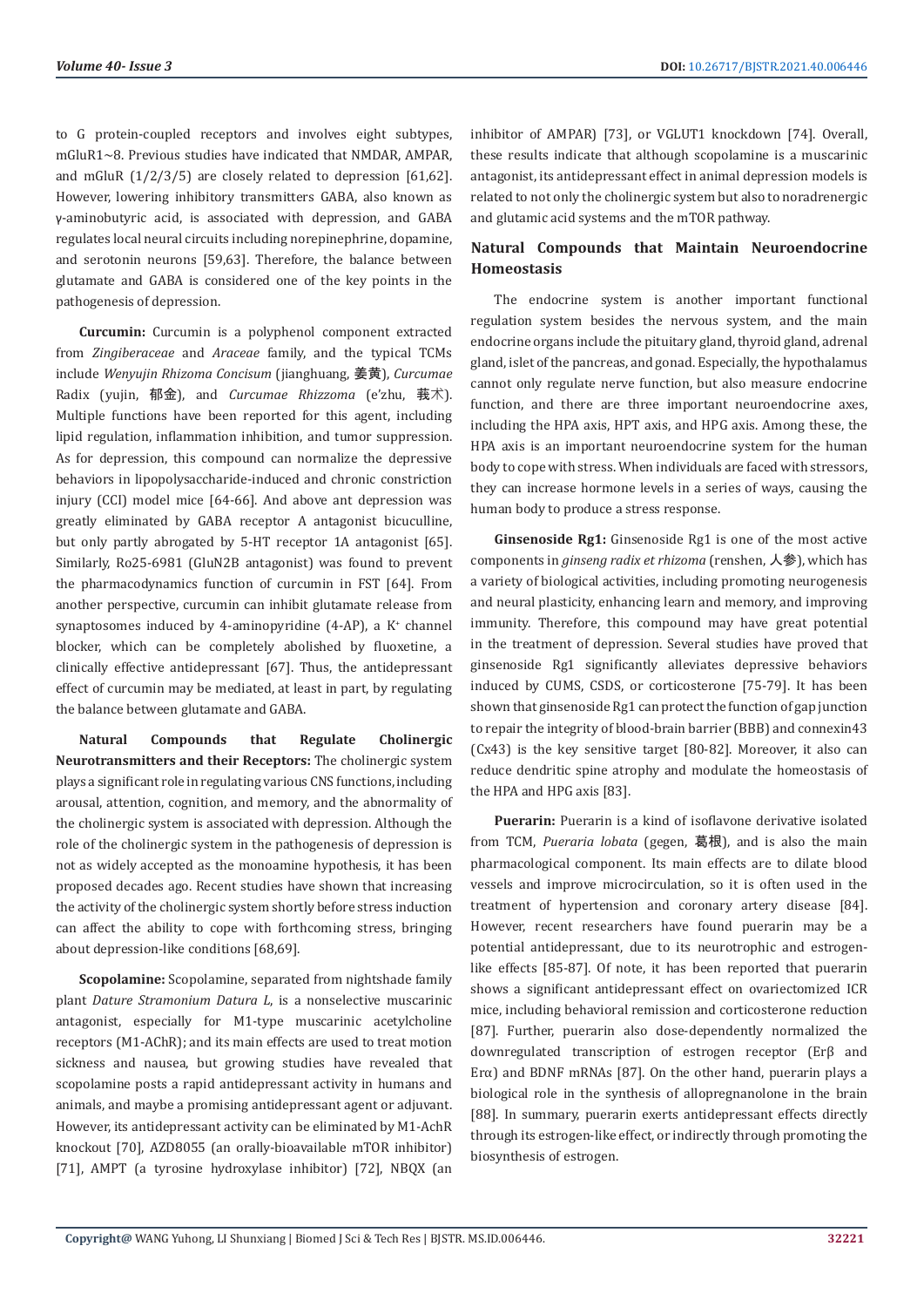**Hyperforin and Hyperoside:** *Hypericum perforatum* (guanyejinsitao, 贯叶金丝桃), namely St John's wort, is a classic antidepressant plant drug. Hyperforin and hyperoside are its main active components, and even have been regarded as the quality control index. Due to their significant efficacy and small side effects, they have become the first choice for the treatment of depression in Europe and the United State. Previous evidence has shown that the two compounds can inhibit the activity of MAO and the synaptosomal reuptake of monoamine [89]. However, recent studies show that hyperforin can activate TRPC6-mediated currents and  $Ca^{2+}$  transients to modulate synaptic plasticity in rat PC12 cells, and change BDNF and zinc levels in mice exposed to CUMS to exert significant antidepressant-like activity [90,91]. Similarly, hyperoside protects rats from CMS-induced learning and memory deficits, while these effects could be prevented by K252a, an inhibitor of the BDNF receptor tyrosine kinase receptor B (TrkB) [92]. Therefore, hyperforin and hyperoside can recovery the synaptic function to treat depressive disorder.

**Hesperidin:** Hesperidin is the main active component of TCM from the Rutaceae family, including *Citri reticulatae pericarpium* (chenpi, 陈皮), *Auranrii fractus* (zhiqiao, 枳壳), and *Citri sarcodactylis fructus* (foshou, 佛手), which are related to soothing the liver and relieving depression. Hesperidin has been reported to exhibit a beneficial effect on various depressive animals, and alleviating neuroinflammation may be the key mechanism of efficacy [92,93]. It has been reported that this phytochemical could not only inhibit the increase of KYN level in the prefrontal cortex of CSDs rats, but also antagonize the downregulation of miRNA-132 expression in lipopolysaccharide-induced depression mice [94,95]. Moreover, hesperidin reduces inflammatory cytokine levels by modulating the HMGB1/RAGE/NF-κB pathway and the BDNF/TrkB pathway both *in vivo* and *in vitro* [96]. Thus, hesperidin may be a potential antidepressant candidate.

**Paeoniflorin:** Paeoniflorin, exacted from Paeoniae root, is the principal bioactive ingredient of *Paeoniae radix rubra* (chishao, 赤 芍) and *Paeoniae radix alba* (baishao, 白芍). Due to its low toxicity, there is no obvious adverse reaction under normal conditions. A large number of studies have proved that paeoniflorin has many pharmacological effects, including antidepressants, analgesics, liver protection, nerve protection, and immune regulation. Regarding depression treatment, paeoniflorin has a very significant therapeutic effect. This chemistry can promote neurogenesis in the hippocampal dentate gyrus (DG) and attenuate impairment of longterm potentiation (LTP) in hippocampal CA1 of animals subjected to CUMS [97-99]. Mechanically, the activation of the ERK/CREB pathway may be the internal reason for its antidepressant effect. On the other hand, paeoniflorin can also play a protective role in neurons through calcium antagonism [100,101].

# **Natural Compounds that Relieve Neurological and Synaptic Dysfunction**

Synapse is the basic structure between neurons for information transmission and processing. Synaptic plasticity refers to the adaptive changes of the brain to stimulation, including structural and functional changes, which are manifested in the increase or decrease of the synaptic number, the change of synaptic morphology, and the adjustment of synaptic function. Peripheral inflammation and synaptic abnormalities are thought to directly or indirectly induce brain functional abnormalities contributing to depression [102,103], and the change of synaptic plasticity has become one of the key indicators in the treatment of depression.

**Asiaticoside:** Asiaticoside, the main active ingredient in *Centellae herba* (jixuecao, 积雪草), has many pharmacological activities, including regulating immunization, anti-inflammatory and promoting wound healing [104]. Luo, L et al. [105] found that asiaticoside poses a significant antidepressant action in CUMS-exposed mice through activating BDNF signaling in the hippocampus, which could be totally eliminated by K252a, a BDNF receptor inhibitor. Furthermore, asiaticoside was able to reverse the inflammation and the PKA/pCREB/BDNF signaling pathway to play an antidepressant effect [106].

**Harmine:** Harmine, a confirmed MAO inhibitor, is a natural β-carboline alkaloid extracted from *Peganum harmala L* (luotuopeng, 骆驼蓬) used by Mongolian doctors and is considered a potential antidepressant. It was reported that harmine treatment (20mg/kg) decreases the immobility in TST and FST, and increases the sucrose intake in SPT, and prevents reductions of BDNF, GLT-1, and GFAP in the hippocampus induced by CUS [107]. Besides, its antidepressant effects were able to eliminate by l-Alpha-Aminoadipic Acid, gliotoxin specific for astrocytes, which means harmine was an effective therapeutic agent via the restoration of astrocytic dysfunctions [108]. However, a study certified that harmine (15 mg/kg, i.p.) has no effects on RSD-induced acute depressive behavior, or even caused some unpredicted side effects, such as severe weight loss and reduced locomotion on open field tests [109].

**Silymarin:** Silymarin is a flavonoid mixture composed of silybin, isosilybim, silydianin and silychristin, which are extracted from *Silybi fructus* (shuifeij, 水飞蓟). Concerning antidepressants, silymarin has a distinct effect on olfactory bulbectomized (OBX) mice and CUMS mice [110,111]. These compounds were also shown to improve the proliferation of neural stem cells (NSCs), promote phosphorylation of ERK and CREB, as well as modulate the expression of BDNF and TrkB, while the above efficacy of silibinin is neutralized by TrkB antagonist, GNF5837 [112].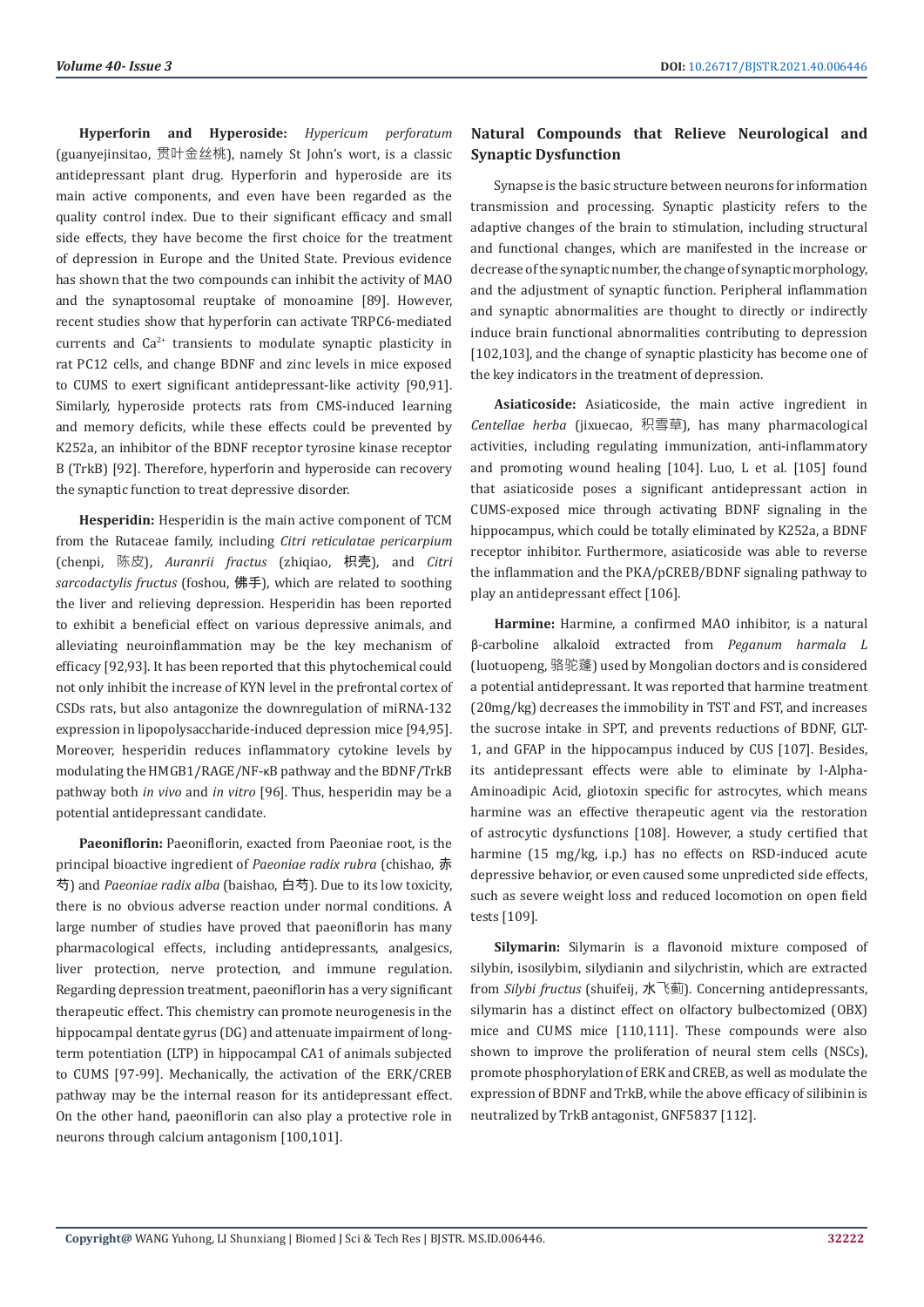**Baicalin:** Baicalin, the main active component of *Scutellariae radix* (huangqin, 黄芩), has a variety of pharmacological effects, such as antibacterial, diuretic, anti-inflammatory, cholesterol lowering, antithrombotic, and so on [113]. Meanwhile, generous evidence shows that baicalin has a good therapeutic effect on depressive animals. On CUMS mice, baicalin can regulate the NMDAR/NR2B-ERK1/2-related pathway to ameliorate behavioral performance and reduce cytokines levels [114]. Differently, this compound can reduce the serum level of corticosterone on depression mice induced by 21-day corticosterone injection, and increase the expression of BDNF in the hippocampus by GR/SGK-1/ BDNF pathway [115]. Other, baicalin exert obvious antidepressant activity on rat induced by OBX, and its core mechanism is related to anti-oxidation and anti apoptosis [116].

Paeonol: Paeonol is an effective component extracted from the *Moutan cortex* (mudanpi, 牡丹皮), which has prominent effects on analgesia, anti-inflammation, antipyretic and anti-allergic reactions. This agent has been shown to attenuate lipopolysaccharideinduced depressive-like behavior in mice [117]. Furthermore, it also affects CUMS-induced rats. After Paeonol application for 4 weeks, the length and density of dendritic spines in hippocampal CA1 and dentate gyrus (DG) were considerably increased, while the expression of Rac1/RhoA was upregulated [118]. These results suggested that paeonol could restore synaptic plasticity through the BDNF-Rac1/RhoA pathway to an anti-depressant.

#### **Neuroinflammation Reaction**

Depression is accompanied by the up-regulation of inflammatory factors, such as IL-1β, IL-6 and TNF-α. Meanwhile, anti-inflammatory agents such as non-steroidal anti-inflammatory drugs (NSAIDs), inflammatory factor inhibitors, and statins can improve the behavioral score of depressive patients by improving neuroinflammation [119,120]. Additionally, some inflammatory factors, such as CRP, IL-6, and TNF-α, can be used as biomarkers of depression [121]. Microglia and astrocytes are also found to be activated in the brain of depressed mice [122]. Therefore, neuroinflammation may be the key pathogenesis of depressive disorder. In this section, we discuss the compounds and/or extracts that exert anti-neuroinflammation activities in microglia and/or depressive animal models.

**Sinomenine**: Sinomenine is a monomeric alkaloid that can be extracted from Chinese traditional medicine *Sinomenii caulis* (qingfengteng, 青风藤). Multifold effects have been reported for this chemistry ranging from pain relief, inflammatory inhibition, and immunologic suppression [123]. Sinomenine has also be shown a significant anti-depressant effect on depressive animals treated by CSDS or CUMS [124,125]. It can reduce the levels of IL-1β, IL-6, and TNF-α in the hippocampus of mice, by preventing NF-κB pathway

and NLRP3 inflammasome activation. Therefore, sinomenine may be a promising and effective drug for depression.

**Berberine:** Berberine is the main component of the Chinese herb *Coptidis rhizoma* (huanglian, 黄连) with many pharmacological effects, such as anti-inflammatory, antiviral, anti-arrhythmia and antihypertension [126]. Differently, berberine has been documented to exhibit a favorable effect on neuroinflammation suppression [127]. It can decline the expression of pro-inflammatory cytokines (IL-1 $\beta$ , IL-6, and TNF- $\alpha$ ), and inhibit microglial activation and NFκB signaling pathway, including IκB kinase (IKK)α, IKKβ and nitric oxide synthase (iNOS), in the hippocampus. Moreover, another recent study shows that oral administration of berberine (150 mg/ kg) could increase consumption of sugar water in SPT, upregulate the expression of BDNF, GR, CREB, and NADH dehydrogenase, such as Ndufb (4, 5, 6), Ndufa (6, 7), and Ndufs4, et.al., which suggests that berberine is a potential antidepressant via ameliorating mitochondrial energy [128].

**Dihydromyricetin**: Dihydromyricetin (DHM), one type of flavonoid natural product isolated from *Semen hoveniae* (zhijuzi, 枳椇子), has a rapid antidepressant-like effect by activating the ERK1/2-CREB pathway. Ren Z, et al. [129] have found seven days of DHM treatment declined immobility time in the TST and FST both in normal mice and the lipopolysaccharide-induced acute depressive mice, and increased glycogen synthase kinase-3 beta (GSK-3β) phosphorylation, with the increase of BDNF expression, both *in vivo* and *in vitro*. Additionally, Guan S, et al. [130] studied that DHM could relieve diabetic depressive disorder, as indicated by a series of behavioral tests, such as SPT, FST, and OFT, and the mechanism may be through reducing the expression of the P2X7 receptor which is a member of the ATP-gated ion channel family, phosphorylated extracellular signal-regulated kinase 1/2(p-ERK1/2), TNF-α, and IL-1ß in the DRGs, spinal cord, and hippocampus.

**Icariin**: Icariin, a flavonoid isolated from the Chinese herb *Epimedii folium* (yinyanghuo, 淫羊藿), can penetrate the bloodbrain barrier to play an anti-inflammatory and antioxidant role in CNS [131]. Moreover, it has been shown to decline depressive disorder in CMS-treated animals [132]. This decline covered inflammatory mediators (TNF-α, IL-1β, and NF-κB) and oxidativenitrosative stress markers (MDA, SOD, CAT, and iNOS) in CMS rats' hippocampus. Importantly, icariin can inhibit microglial activation and regulate the NLRP3-inflammasome/caspase-1/IL-1β axis [133]. On the other hand, icariin also can regulate the expression of mGluR1, mGluR5, and EAAT2 in the hippocampus to ameliorate depression induced by prenatal restraint stress [134].

**Apigenin:** Apigenin is widely distributed in tropical vegetables and fruits, especially in celery or *Apii herba* (hanqin, 旱芹). Many studies [135,136] have reported that apigenin relieved depressive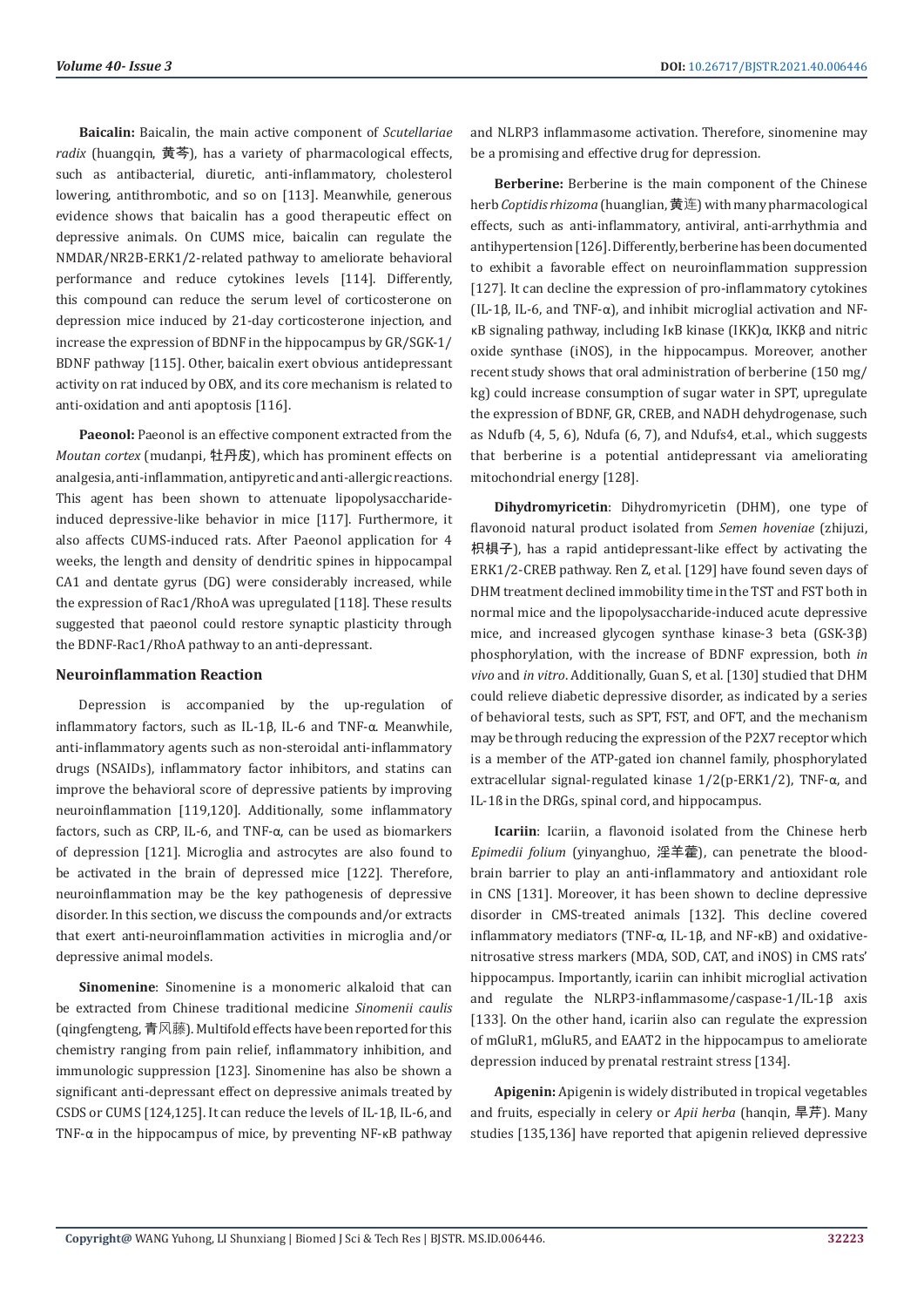behavior induced by CUMS in rats. This fraction sharply lessens the production of IL-1β and IL-18, with balancing oxidation markers (GSH and MDA) in PFC [137]. Particularly, apigenin can up-regulate the expression of PPARγ to reduce NLRP3 inflammasome, and its antidepressant effect can be neutralized by GW9662, a selective PPARγ inhibitor [137], which suggests that PPARγ may be the crucial target for apigenin to exert antidepressant efficiency.

**Fisetin:** Fisetin, a type of small-molecule flavonoid, is abundantly found in fruits and vegetables, with multiple roles including antitumor, hepatoprotective, and antidepressant [138]. Upon depression treatment, fisetin exerted a well-being response to the lipopolysaccharide-induced model by neuroprotective and anti-inflammation effects, except by inhibiting monoamine oxidase (MAO) [139,140]. It was able to reverse the expression of proinflammatory cytokines (IL-1β, IL-6, and TNF-α) and reduce iNOS mRNA expression by modulating the NF-κB pathway [140].

**Resveratrol:** Resveratrol is a natural phytoalexin, widely present in grapes, peanuts, and *Veratrum nigrum* (huzhang, 虎杖) [141]. Mounting evidence shows that resveratrol possesses various bioactivities, including cancer suppression, inflammation inhibition, oxidation-reduction, and many others. For depression, resveratrol has been reported to prevent depressive disorder depression in animals triggered by SD or CUMS [142,143]. The prevention was ascribed to a decrease of pro-inflammation cytokines (TNF-α, IL-Iβ, GM-CSF, NF-κB) in peripheral and central positions, including the spleen, hippocampus, and locus coeruleus. El-Fattah AAA, et al. [143] found that resveratrol can reveal depression-like phenotypes of depression rats induced by CUMS, which was relevant to the suppression of MDA and increase of GSH in the hippocampus. Likewise, chronic treatment of resveratrol manifests an obvious antidepressant effect on Wistar-Kyoto (WKY) rats, a putative and non-induced animal model of depression [144]. Overall, resveratrol may be a potential therapeutic drug for depression.

**Esculetin:** Esculetin, a plant coumarin derived from the *Fraxini cortex* (qinpi, 秦皮), exhibited antidepressant-like effects on depressive mice induced by lipopolysaccharide [145,146]. It can significantly reduce pro-inflammation cytokines (IL-6, IL-1β, and TNF-α) in serum and hippocampus, attenuate the expressions of inflammation-related proteins (iNOS, COX-2, p-IKKα, p-IKKβ, p-IκBα, and p-NF-κB p65) and upregulate protein expression of BDNF and p-TrkB in the hippocampus [146].

**Crocin:** Crocin, derived from *Croci stigma* (xihonghua, 西 红花), has been reported to ameliorate depressive behavior in mice induced by lipopolysaccharide or CORT [147,148]. The amelioration was related to a reduction in the priming of NLRP3 inflammasome and pro-inflammation cytokines (IL-1β, IL-6, IL-18, TNF-α). As well, crocin also decreases the ratio of M1/M2 of microglia and the production of cytokines (NO, TNF-α, IL-1β, ROS, iNOS, and NF-κB p65) in BV-2 microglial cells [147]. Overall, it may be useful for the treatment of depressive disorder by inhibiting the NLRP3 inflammasome and NF-κB pathway and suppressing microglial activation.

**Proanthocyanidins:** Proanthocyanidins are flavonoids, mostly found in grapes, apples, sorghum, cherry, and other plants [149]. The TCM of *Hippophae fructus* (shaji, 沙棘) is also one of the main sources of phytomedicine. Jiang X, et al. [150] found that proanthocyanidin reduced the immobility time of FST and TST on the lipopolysaccharide-induced depression mice. These data performed that proanthocyanidin inhibited the overexpression of iNOS, COX-2, and NF-κB in the hippocampus, PFC, and amygdala, suggested that proanthocyanidin has an effective therapeutic role on depression by modulating the NF-κB pathway [150].

# **Discussion**

Depression is a well-known neurological disease with a wide incidence, and many various mechanisms have been proposed to explain the disease, such as dysfunction of the monoamine transmitter system, hyperactive activation of the HPA axis [151], neuroinflammation [152], and neuroplasticity [153]. Therefore, neurotransmitter balance, neuroendocrine homeostasis, neural plasticity, and neuroinflammation are the focal points of many researchers to explore the pathogenesis of depression. Take together; researchers believe that the prevention and treatment of depression involve various signaling pathways, including the nuclear factor kappa B (NF-κB) pathway, peroxisome proliferatoractivated receptor gamma (PPARγ) pathway, NLRP3/caspase-1/ IL-1β pathway, BDNF-ERK signaling pathway, ROCK/Akt pathway, and MEK pathway. However, existing researches are excessively scattered and lack systematicness, and it is necessary to study it systematically and intensively. Natural products come from natural creatures, which are inexhaustible treasures. At present, multiple natural products with neuropharmacological effects have been used to treat depressive disorder and depressive-like symptoms, such as phenols and flavonoids [154,155]. Hence, this article summarizes natural products with antidepressant effects. The results showed that *Umbelliferae* had the highest frequency of occurrence and may be the main source of antidepressant natural products, such as ferulic acid [33-36], umbelliferone [46-49], and apigenin [135- 137].

Tracing back to its plant origin, it is found that most of its original plants are Chinese medicine with an obvious antidepressant effect. These plants include chaihu, danggui, jixuecao, qincai, and so on. Closely followed by *Rutaceae* and *Ranunculaceae*, representative compounds include naringenin [38-43, 45] and paeonol [117, 118]. The composition of traditional Chinese medicine is complex. Some compounds played antidepressant roles by regulating unique mechanisms like restoration of astrocytic dysfunctions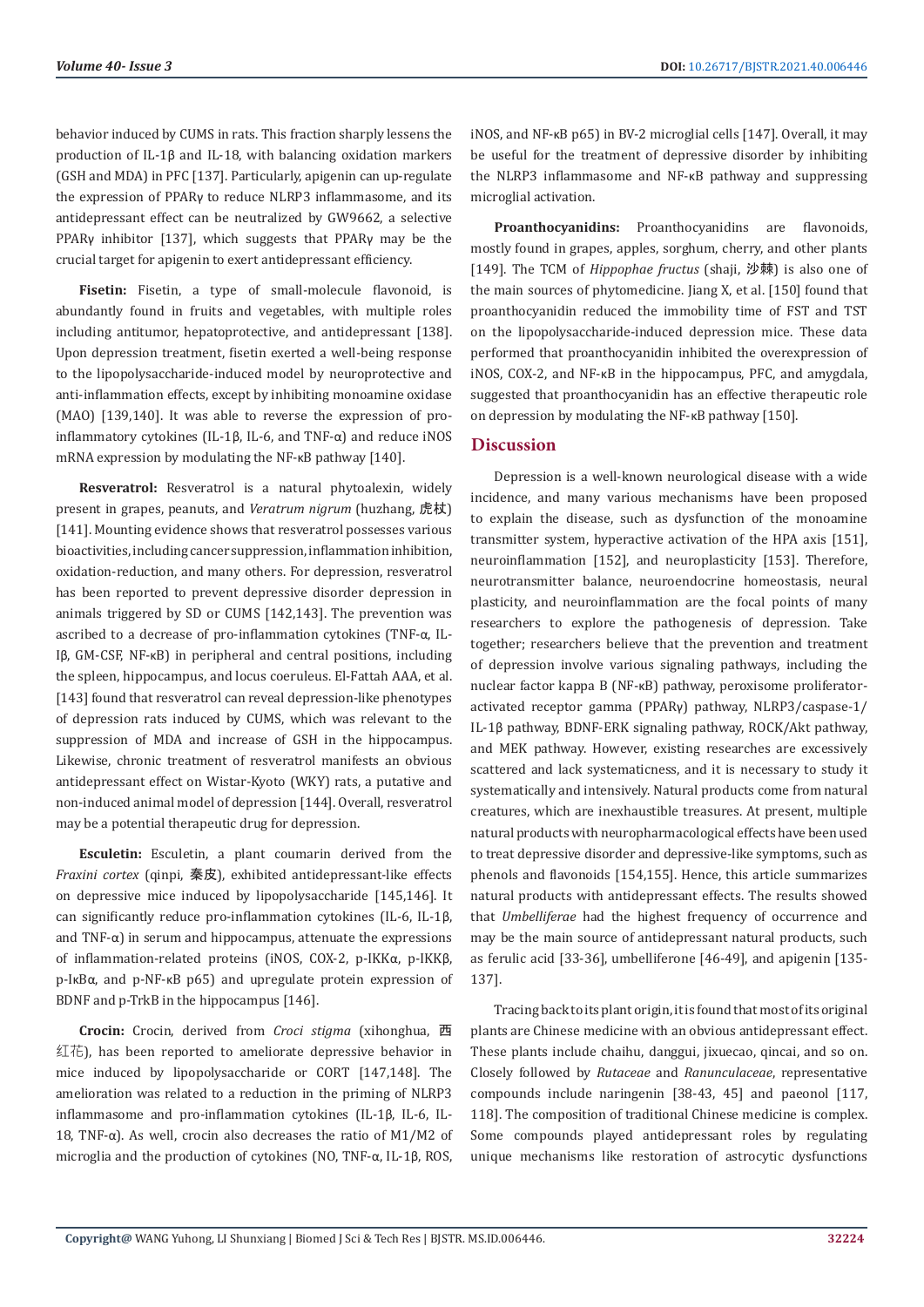and suppression of microglial activation, while others modified oxidation and inflammatory reaction. It is the only way to find the best component with a significant curative effect in the complex and various components from prescription to medicine and then to compound or single component research. However, a series of profound studies, including animal studies and clinical trials, are needed to identify the latent side effects of these compounds to treat this complex disease and to further confirm the great potentiality of these compounds as candidate drugs for depressive disorder. In the aspect of animal model, stress exposure is the most common molding method, because it can simulate the clinical disease process of humans to the greatest extent, including chronic mild stress [10,11], social defeat stress [11,12]. However, they

have applied various animal models, including the stress model, chemical induction model, and surgical model.

The stimulation method in the stress model includes chronic unpredictable mild stress, chronic unpredictable stress, and chronic social defeat stress, or socially defeated, which can be used to establish the depression model. In the chemical induction model, there are repetitive injections of lipopolysaccharide, corticosterone, reserpine, and 3,4-methylenedioxymethamphetamine; and the surgical model is olfactory bulbectomized. Nevertheless, the validation research is not deep enough, just like the antidepressant effect of one compound on different animal models (Table 1). If these researchers can do that, the antidepressant status of the above natural products will be consolidated and strengthened.

**Table 1:** Summary of the main botanical sources and pharmacological effects of natural compounds from TCMs for depressive diseases.

| No.          | Compound<br><b>Names</b> | Family                       | <b>Main Botanical Source</b>                                                                                                                                                                                  | <b>Structures</b>            | <b>Mechanisms</b>                                                                                                                            | Ref.            |
|--------------|--------------------------|------------------------------|---------------------------------------------------------------------------------------------------------------------------------------------------------------------------------------------------------------|------------------------------|----------------------------------------------------------------------------------------------------------------------------------------------|-----------------|
| $\mathbf{1}$ | Ferulic acid             | Umbelliferae                 | Ferulae Resina (e'wei, 阿<br>魏), Angelicae Sinensis Radix<br>(danggui, 当归), Aconiti<br>Radix (chuanxiong, 川芎),<br>Cimicifugae Rhizoma (sheng-<br>ma, 升麻), and Ziziphi Spi-<br>nosae Semen (suanzaoren,<br>酸枣仁) | Ferulic acid, CAS: 1135-24-6 | inhibit MAO or the<br>receptors of 5-HT1A/5-<br>HT <sub>2</sub> A                                                                            | $[33-36]$       |
| 2            | Naringenin               | Rutaceae                     | Menthea haplocalycis herba<br>(bohe, 薄荷) and Auranrii<br>fractus (zhiqiao, 枳壳)                                                                                                                                | Naringenin, CAS: 480-41-1    | increase the 5-HT level<br>by inhibiting MAO or<br>regulating the metabolic<br>process of tryptophan                                         | $[37, 39 - 45]$ |
| 3            | Umbelliferone            | Umbelliferae                 | Angelicae pubescentis radix<br>(duhuo, 独活)                                                                                                                                                                    | Umbelliferone, CAS: 93-35-6  | inhibit the activity of<br><b>MAO</b><br>modulate the ROCK/<br>Akt pathway or GSK-3β/<br>PI3K/Akt pathway to in-<br>hibit neuronal apoptosis | $[46-49]$       |
| 4            | Chrysin                  | Bignoniaceae                 | Oroxyli semen (muhudie, 木<br>蝴蝶)                                                                                                                                                                              | Chrysin, CAS: 480-40-0       | regulate the level of<br>5-HT and its production<br>and metabolism<br>increase BDNF level                                                    | $[50 - 58]$     |
| 5            | Curcumin                 | Zingiberaceae and<br>Araceae | Wenyujin Rhizoma Concisum<br>(jianghuang, 姜黄), Curcu-<br>mae Radix (yujin, 郁金), and<br>Curcumae Rhizzoma (e'zhu,<br>莪术).                                                                                      | Curcumin, CAS: 458-37-7      | regulate the balance<br>between glutamate and<br>GABA via GABAA recep-<br>tor and GluN2B                                                     | $[64 - 67]$     |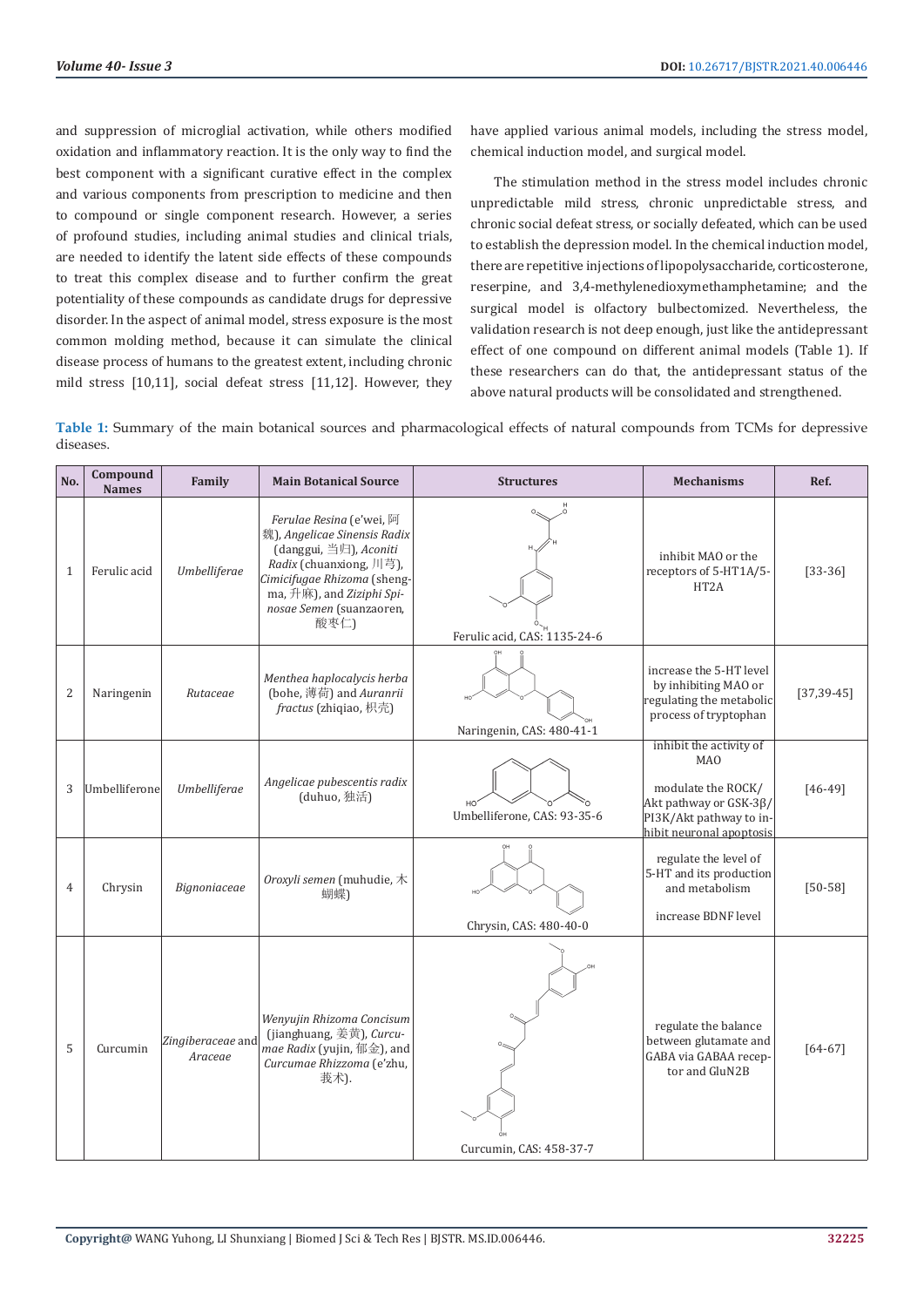| 6          | Scopolamine                       | Solanaceae   | Daturae flos (yangjinhua, 洋<br>金花)                                                                                                   | Scopolamine, CAS: 51-34-3                                                                                                 | regulate the noradren-<br>ergic and glutamic acid<br>systems and mTOR<br>pathway                                                         | $[70 - 74]$          |
|------------|-----------------------------------|--------------|--------------------------------------------------------------------------------------------------------------------------------------|---------------------------------------------------------------------------------------------------------------------------|------------------------------------------------------------------------------------------------------------------------------------------|----------------------|
| $\sqrt{ }$ | Ginsenoside<br>Rg1                | Acanthaceae  | Ginseng radix et rhizoma<br>(renshen, 人参)                                                                                            | HO <sub>1</sub><br>ōн<br>Ginsenoside Rg1, CAS: 22427-39-0                                                                 | protect the function of<br>gap junction to repair<br>the integrity of BBB or<br>modulate the homeo-<br>stasis of the HPA and<br>HPG axis | $[75 - 78, 80 - 83]$ |
| 8          | Puerarin                          | Leguminosae  | Pueraria lobata (gegen, 葛<br>根)                                                                                                      | HO<br>HO<br>$HO_{H_2}$<br>ÓН<br>Puerarin, CAS: 3681-99-0                                                                  | be estrogen-like effect,<br>or promote the biosyn-<br>thesis of estrogen                                                                 | $[84 - 88]$          |
| 9          | Hyperforin<br>and hypero-<br>side | Garciniaceae | Hyperici perforati herba<br>(guanye jinsitao, 贯叶金<br>丝桃)                                                                             | Hyperforin, CAS: 11079-53-1                                                                                               | regulate the expression<br>of BDNF/TrkB<br>inhibit the activity of<br>MAO and the synap-<br>tosomal reuptake of<br>monoamine             | $[89-92]$            |
| 10         | Hesperidin                        | Rutaceae     | Citri reticulatae pericarpium<br>(chenpi, 陈皮), Auranrii<br>fractus (zhiqiao, 枳壳), and<br>Citri sarcodactylis fructus<br>(foshou, 佛手) | OH<br>HC<br>$HO_{l_l}$<br>OH<br>į<br>Он<br>$W''$ OH<br>HO<br>$\frac{1}{\sigma}$ <sub>H</sub><br>Hesperidin, CAS: 520-26-3 | reduce inflammatory<br>cytokine levels by mod-<br>ulating the HMGB1/<br>RAGE/NF-KB pathway<br>and the BDNF/TrkB<br>pathway               | $[92-96]$            |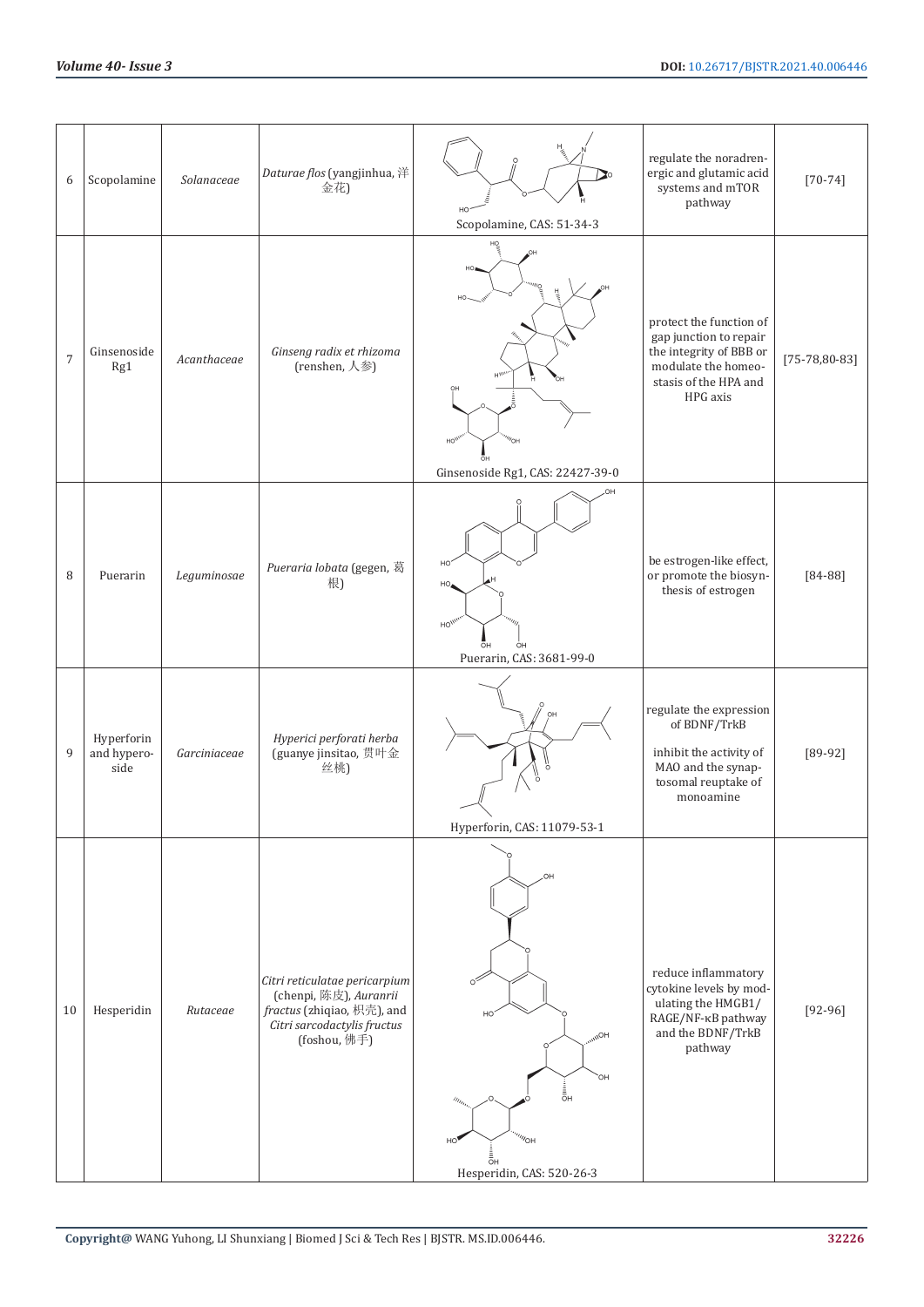| 11 | Paeoniflorin | Paeoniae      | Paeoniae radix rubra<br>(chishao, 赤芍) and Paeoni-<br>ae radix alba (baishao, 白芍) | ″он<br>HO,<br>Paeoniflorin, CAS: 23180-57-6                                         | activate the ERK/CREB<br>pathway and antagonize<br>calcium channel                                                                                      | $[97-101]$    |
|----|--------------|---------------|----------------------------------------------------------------------------------|-------------------------------------------------------------------------------------|---------------------------------------------------------------------------------------------------------------------------------------------------------|---------------|
| 12 | Asiaticoside | Umbelliferae  | Centellae herba (jixuecao,<br>积雪草)                                               | Asiaticoside, CAS: 16830-15-2                                                       | regulate the PKA/<br>pCREB/BDNF signaling<br>pathway                                                                                                    | $[104 - 106]$ |
| 13 | Harmine      | Penganum      | Peganum harmala L (luotu-<br>openg, 骆驼蓬)                                         | Harmine, CAS: 442-51-3                                                              | restore astrocytes<br>dsfunction and regulate<br><b>BDNF</b> or inhibit MAO                                                                             | $[107 - 109]$ |
| 14 | Silymarin    | Compositae    | Silybi fructus (shuifeiji, 水<br>飞蓟)                                              | Silymarin, CAS: 65666-07-1                                                          | promote phosphoryla-<br>tion of ERK and CREB,<br>as well as modulate the<br>expression of BDNF and<br>TrkB                                              | $[110-112]$   |
| 15 | Baicalin     | Labiatae      | Scutellariae radix (huangqin,<br>黄芩)                                             | HO.<br>HO <sub>1</sub><br>HO <sub>1</sub><br>″он<br>ōн<br>Baicalin, CAS: 21967-41-9 | regulate the NMDAR/<br>NR2B-ERK1/2-related<br>pathway<br>increase the expression<br>of BDNF in the hippo-<br>campus by GR/SGK-1/<br><b>BDNF</b> pathway | $[114 - 116]$ |
| 16 | Paeonol      | Ranunculaceae | Moutan cortex (mudanpi, 牡<br>丹皮)                                                 | HO<br>Paeonol, CAS: 552-41-0                                                        | restore synaptic<br>plasticity through the<br>BDNF-Rac1/RhoA<br>pathway                                                                                 | [117, 118]    |
| 17 | Sinomenine   | Tetrandridae  | Sinomenii caulis (qing-<br>fengteng, 青风藤)                                        | $H_{\ell\nu}$<br>ÓН<br>Sinomenine, CAS: 115-53-7                                    | prevent NF-KB pathway<br>and NLRP3 inflam-<br>masome activation                                                                                         | $[123 - 125]$ |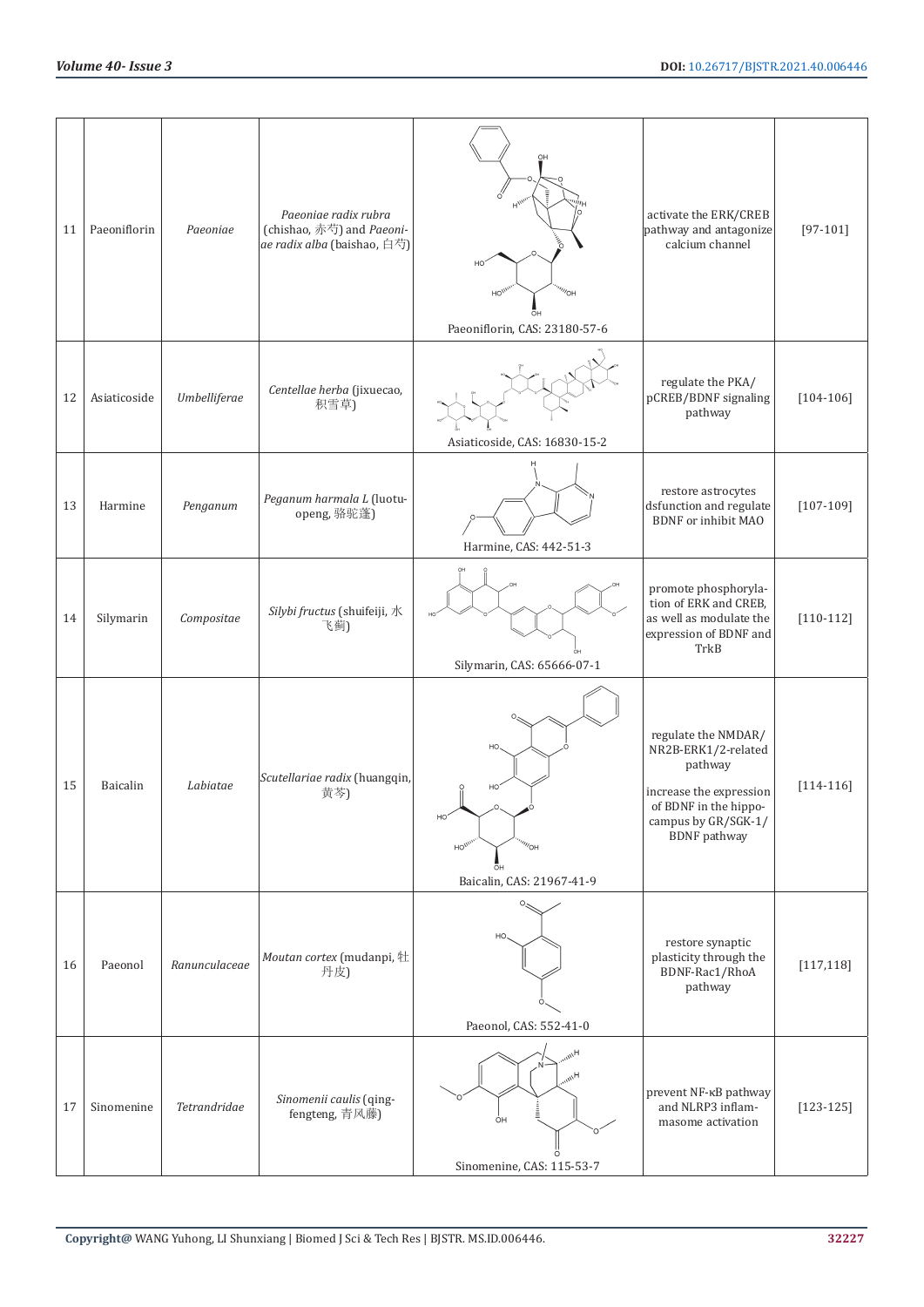| 18 | Berberine             | Ranunculaceae | Coptidis rhizoma (huanglian,<br>黄连)    | Berberine, CAS: 2086-83-1                                       | decline the expression<br>of pro-inflammatory<br>cytokines (IL-1β, IL-6<br>and TNF- $\alpha$ ), and inhibit<br>microglial activation<br>and NF-KB signaling<br>pathway | [127, 128]    |
|----|-----------------------|---------------|----------------------------------------|-----------------------------------------------------------------|------------------------------------------------------------------------------------------------------------------------------------------------------------------------|---------------|
| 19 | Dihydro-<br>myricetin | Rhamnaceae    | Semen hoveniae (zhijuzi, 枳<br>椇子)      | OH<br>OН<br>OH<br>OH<br>ÒН<br>Dihydromyricetin, CAS: 27200-12-0 | activate the ERK1/2-<br>CREB pathway and<br>increase phosphoryla-<br>tion of GSK-3β<br>reduce the expression<br>of P2X7R                                               | [129, 130]    |
| 20 | Icariin               | Berberidaceae | Epimedii folium (yinyang-<br>huo, 淫羊藿) | Icariin, CAS: 489-32-7                                          | inhibit microglial acti-<br>vation and regulate the<br>NLRP3-inflammasome/<br>caspase-1/IL-1β axis<br>regulate the expression<br>of mGluR1, mGluR5, and<br>EAAT2       | $[132 - 134]$ |
| 21 | Apigenin              | Umbelliferae  | Apii herba (hanqin, 黄芩)                | OH<br>O⊦<br>Apigenin, CAS: 520-36-5                             | up-regulate the expres-<br>sion of PPARy to reduce<br>NLRP3 inflammasome                                                                                               | $[135-137]$   |
| 22 | Fisetin               | Lacqueraceae  | Toxicodendri resina (ganqi,<br>干漆)     | OН<br>Fisetin, CAS: 528-48-3                                    | reduce the expression<br>of pro-inflammatory<br>cytokines and iNOS<br>mRNA by modulating<br>the NF-KB pathway                                                          | [139, 140]    |
| 23 | Resveratrol           | Grapevine     | Veratrum nigrum (huzhang,<br>虎杖)       | OH<br>Resveratrol, CAS: 501-36-0                                | decrease pro-inflam-<br>mation cytokines and<br>modulate the balance of<br>MDA with GSH                                                                                | $[141 - 144]$ |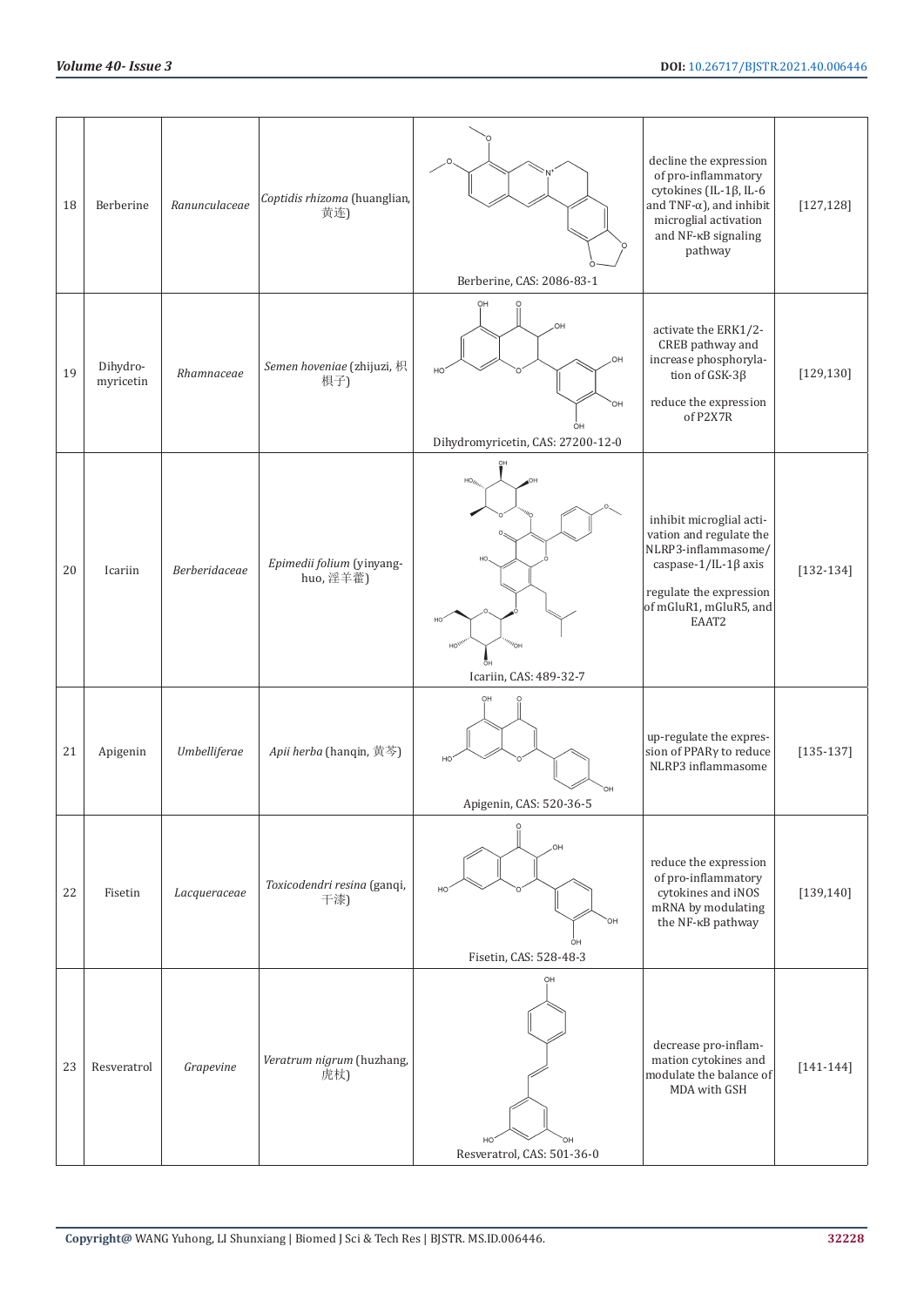| 24 | Esculetin             | <i>Oleaceae</i> | Fraxini cortex (qinpi, 秦皮)        | HO.<br>HO <sup>'</sup><br>Esculetin, CAS: 305-01-1                   | reduce pro-inflam-<br>mation cytokines and<br>inflammation-related<br>proteins                  | [145, 146] |
|----|-----------------------|-----------------|-----------------------------------|----------------------------------------------------------------------|-------------------------------------------------------------------------------------------------|------------|
| 25 | Crocin                | Iridaceae       | Croci stigma (xihonghua, 西<br>红花) | Crocin, CAS: 42553-65-1                                              | inhibit the NLRP3 in-<br>flammasome and NF-KB<br>pathway and suppress<br>microglial activation. | [147, 148] |
| 26 | Proanthocy-<br>anidin | Elaeagnaceae    | Hippophae fructus (shaji,<br>沙棘)  | OH<br>OH<br>HC<br>HO.<br>$\cap$<br>Proanthocyanidin, CAS: 18206-61-6 | modulate the NF-KB<br>pathway                                                                   | [149, 150] |

# **Conclusion**

This paper reviewed the antidepressant activity and effect of various natural products. We classified natural products according to the botanical source and summarized their mechanism of action. Natural products are promising in that they have the great potentiality to treat depressive disorder. However, further animal studies and clinical trials are required to confirm the potential of these compounds as therapeutics for depressive disorder.

# **Acknowledgement**

This research was funded by National Science and Technology Major Projects of China for "Major New Drugs Innovation and Development"[No. 2017ZX09309026], and National Natural Science Foundation of China [No. 81874464].

# **Conflicts of Interest**

The authors declare no conflict of interest.

## **References**

- 1. [Kessler RC \(2012\) The costs of depression. Psychiatr Clin North Am](https://pubmed.ncbi.nlm.nih.gov/22370487/)  [35\(1\): 1-14.](https://pubmed.ncbi.nlm.nih.gov/22370487/)
- 2. [Mokdad AH, Ballestros K, Echko M, Alex Lee, Abdur Rahman Khan, et al.](https://pubmed.ncbi.nlm.nih.gov/29634829/)  [\(2018\) The State of US Health, 1990-2016: Burden of Diseases, Injuries,](https://pubmed.ncbi.nlm.nih.gov/29634829/)  [and Risk Factors Among US States. JAMA 319\(14\): 1444-1472.](https://pubmed.ncbi.nlm.nih.gov/29634829/)
- 3. [Birmaher B, Arbelaez C, Brent D \(2002\) Course and outcome of child](https://pubmed.ncbi.nlm.nih.gov/12222086/)  [and adolescent major depressive disorder. Child Adolesc Psychiatr Clin](https://pubmed.ncbi.nlm.nih.gov/12222086/)  [N Am 11\(3\): 619-637.](https://pubmed.ncbi.nlm.nih.gov/12222086/)
- 4. Bloom D, Cafiero E, Jané[-Llopis E, Abrahams-Gessel S, Weiss J, et al.](https://www3.weforum.org/docs/WEF_Harvard_HE_GlobalEconomicBurdenNonCommunicableDiseases_2011.pdf) [\(2011\) The Global Economic Burden of No communicable Diseases.](https://www3.weforum.org/docs/WEF_Harvard_HE_GlobalEconomicBurdenNonCommunicableDiseases_2011.pdf)
- 5. [\(2014\) Organization WH. Preventing suicide: A global imperative.](https://www.who.int/publications/i/item/9789241564779) [World Health Organization.](https://www.who.int/publications/i/item/9789241564779)
- 6. [Ensink JBM, Moor MHD, Zafarmand MH, Laat SD, Uitterlinden A, et al.](https://pubmed.ncbi.nlm.nih.gov/31444904/) [\(2020\) Maternal environmental risk factors and the development of](https://pubmed.ncbi.nlm.nih.gov/31444904/) [internalizing and externalizing problems in childhood: The complex](https://pubmed.ncbi.nlm.nih.gov/31444904/) [role of genetic factors. American Journal of Medical Genetics Part B](https://pubmed.ncbi.nlm.nih.gov/31444904/) [Neuropsychiatric Genetics 183\(1\): 17-25.](https://pubmed.ncbi.nlm.nih.gov/31444904/)
- 7. [Smart C, Strathdee G, Watson S, Murgatroyd C, McAllister Williams](https://pubmed.ncbi.nlm.nih.gov/26387521/) [RH, et al. \(2015\) Early life trauma, depression and the glucocorticoid](https://pubmed.ncbi.nlm.nih.gov/26387521/) [receptor gene--an epigenetic perspective. Psychol Med 45\(16\): 3393-](https://pubmed.ncbi.nlm.nih.gov/26387521/) [3410.](https://pubmed.ncbi.nlm.nih.gov/26387521/)
- 8. [Kaut O, Schmitt I, Hofmann A, Hoffmann P, Schlaepfer TE, et al. \(2015\)](https://pubmed.ncbi.nlm.nih.gov/25571874/) [Aberrant NMDA receptor DNA methylation detected by epigenome](https://pubmed.ncbi.nlm.nih.gov/25571874/)[wide analysis of hippocampus and prefrontal cortex in major](https://pubmed.ncbi.nlm.nih.gov/25571874/) [depression. Eur Arch Psychiatry Clin Neurosci 265\(4\): 331-341.](https://pubmed.ncbi.nlm.nih.gov/25571874/)
- 9. [Planchez B, Surget A, Belzung C \(2019\) Animal models of major](https://pubmed.ncbi.nlm.nih.gov/31584111/) [depression: Drawbacks and challenges. Journal of neural transmission](https://pubmed.ncbi.nlm.nih.gov/31584111/) [\(Vienna, Austria: 1996\) 126\(11\): 1383-1408.](https://pubmed.ncbi.nlm.nih.gov/31584111/)
- 10. [Willner P \(2017\) The chronic mild stress \(CMS\) model of depression:](https://pubmed.ncbi.nlm.nih.gov/28229111/) [History, evaluation and usage. Neurobiol Stress 6: 78-93.](https://pubmed.ncbi.nlm.nih.gov/28229111/)
- 11. Iñ[iguez SD, Riggs LM, Nieto SJ, Dayrit G, Zamora NN, et al. \(2014\) Social](https://pubmed.ncbi.nlm.nih.gov/24689732/) [defeat stress induces a depression-like phenotype in adolescent male](https://pubmed.ncbi.nlm.nih.gov/24689732/) [c57BL/6 mice. Stress \(Amsterdam, Netherlands\) 17\(3\): 247-255.](https://pubmed.ncbi.nlm.nih.gov/24689732/)
- 12. [Newman EL, Covington HE, Suh J, Bicakci MB, Ressler KJ, et al. \(2019\)](https://pubmed.ncbi.nlm.nih.gov/31255250/) [Fighting Females: Neural and Behavioral Consequences of Social Defeat](https://pubmed.ncbi.nlm.nih.gov/31255250/) [Stress in Female Mice. Biol Psychiatry 86\(9\): 657-668.](https://pubmed.ncbi.nlm.nih.gov/31255250/)
- 13. [Sekio M, Seki K \(2014\) Lipopolysaccharide-induced depressive-like](https://pubmed.ncbi.nlm.nih.gov/25539502/) behavior is associated with  $\alpha_1$ [-adrenoceptor dependent downregulation](https://pubmed.ncbi.nlm.nih.gov/25539502/)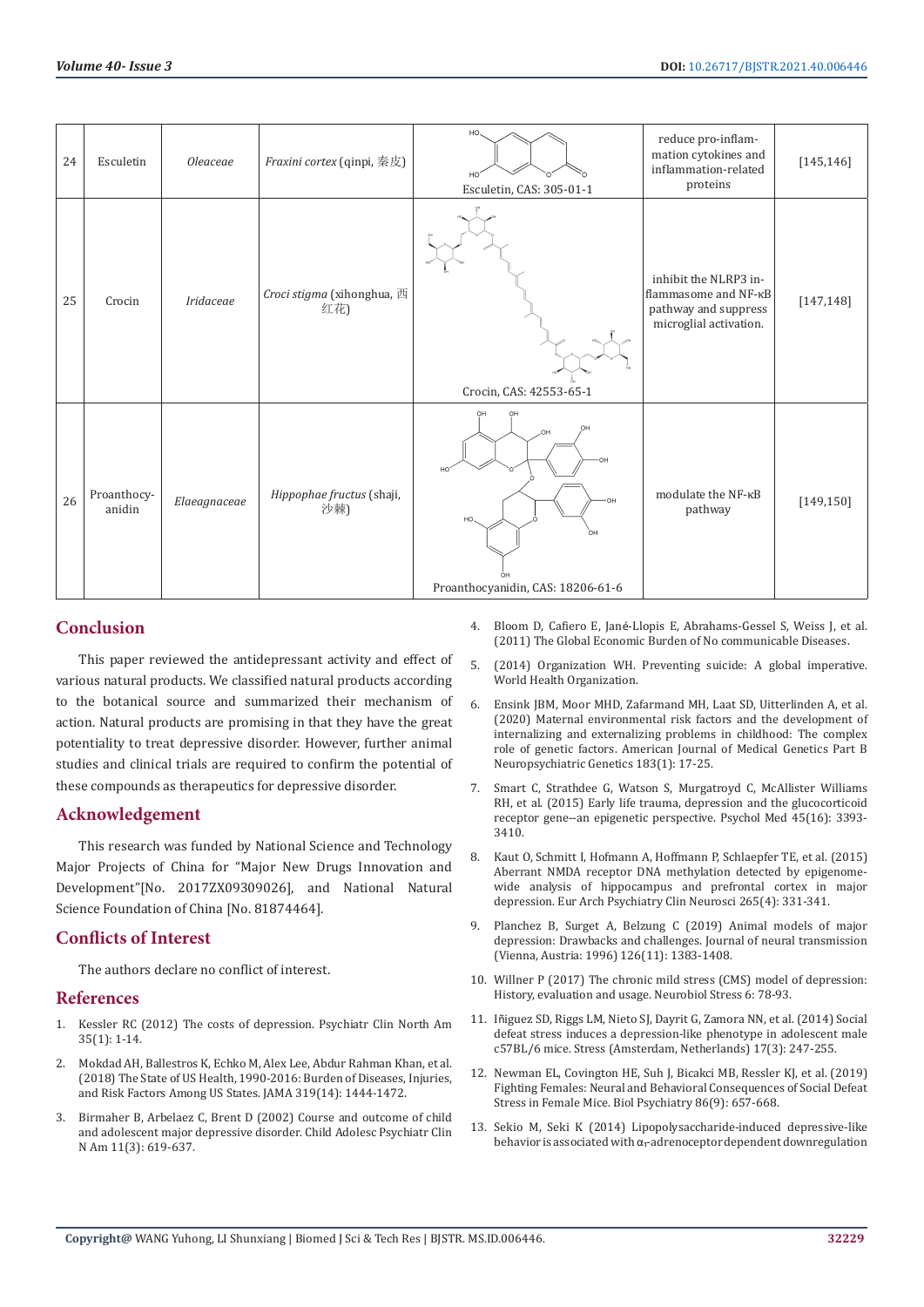[of the membrane GluR1 subunit in the mouse medial prefrontal cortex](https://pubmed.ncbi.nlm.nih.gov/25539502/)  [and ventral tegmental area. Int J Neuropsychopharmacol 18\(1\).](https://pubmed.ncbi.nlm.nih.gov/25539502/)

- 14. [Sturm M, Becker A, Schroeder A, Bilkei Gorzo A, Zimmer A, et al. \(2015\)](https://pubmed.ncbi.nlm.nih.gov/25752475/)  [Effect of chronic corticosterone application on depression-like behavior](https://pubmed.ncbi.nlm.nih.gov/25752475/)  [in C57BL/6N and C57BL/6J mice. Genes Brain Behav 14\(3\): 292-300.](https://pubmed.ncbi.nlm.nih.gov/25752475/)
- 15. [Mekiri M, Gardier AM, David DJ, Guilloux JP \(2017\) Chronic](https://pubmed.ncbi.nlm.nih.gov/28287792/)  [corticosterone administration effects on behavioral emotionality in](https://pubmed.ncbi.nlm.nih.gov/28287792/)  [female c57bl6 mice. Exp Clin Psychopharmacol 25\(4\): 94-104.](https://pubmed.ncbi.nlm.nih.gov/28287792/)
- 16. [Freis ED \(1954\) Mental depression in hypertensive patients treated](https://pubmed.ncbi.nlm.nih.gov/13214379/)  [for long periods with large doses of reserpine. N Engl J Med 251\(25\):](https://pubmed.ncbi.nlm.nih.gov/13214379/)  [1006-1008.](https://pubmed.ncbi.nlm.nih.gov/13214379/)
- 17. [Nagakura Y, Oe T, Aoki T, Matsuoka N \(2009\) Biogenic amine depletion](https://pubmed.ncbi.nlm.nih.gov/19646816/)  [causes chronic muscular pain and tactile allodynia accompanied by](https://pubmed.ncbi.nlm.nih.gov/19646816/)  [depression: A putative animal model of fibromyalgia. Pain 146\(1-2\):](https://pubmed.ncbi.nlm.nih.gov/19646816/)  [26-33.](https://pubmed.ncbi.nlm.nih.gov/19646816/)
- 18. [Berge L, Andreassen BK, Stenehjem JS, et al. \(2019\) Cardiovascular,](https://pubmed.ncbi.nlm.nih.gov/30787091/)  [antidepressant and immunosuppressive drug use in relation to risk of](https://pubmed.ncbi.nlm.nih.gov/30787091/)  [cutaneous melanoma: A protocol for a prospective case-control study.](https://pubmed.ncbi.nlm.nih.gov/30787091/)  [BMJ Open 9\(2\).](https://pubmed.ncbi.nlm.nih.gov/30787091/)
- 19. [Yu H, Li M, Shen X, Dan Lv, Xin Sun, et al. \(2018\) The Requirement of](https://pubmed.ncbi.nlm.nih.gov/29020410/)  [L-Type Voltage-Dependent Calcium Channel \(L-VDCC\) in the Rapid-](https://pubmed.ncbi.nlm.nih.gov/29020410/)[Acting Antidepressant-Like Effects of Scopolamine in Mice. Int J](https://pubmed.ncbi.nlm.nih.gov/29020410/)  [Neuropsychopharmacol 21\(2\): 175-186.](https://pubmed.ncbi.nlm.nih.gov/29020410/)
- 20. [Nabavi SF, Dean OM, Turner A, Sureda A, Daglia M, et al. \(2015\)](https://pubmed.ncbi.nlm.nih.gov/25386821/)  [Oxidative stress and post-stroke depression: possible therapeutic role](https://pubmed.ncbi.nlm.nih.gov/25386821/)  [of polyphenols. Curr Med Chem 22\(3\): 343-51.](https://pubmed.ncbi.nlm.nih.gov/25386821/)
- 21. [Zhang LM, Wang XY, Zhao N, Yu-Lu Wang, Xiao-Xu Hu, et al. \(2017\)](https://pubmed.ncbi.nlm.nih.gov/27882537/)  [Neurochemical and behavioural effects of hypidone hydrochloride \(YL-](https://pubmed.ncbi.nlm.nih.gov/27882537/)[0919\): a novel combined selective 5-HT reuptake inhibitor and partial](https://pubmed.ncbi.nlm.nih.gov/27882537/)  [5-HT agonist. Br J Pharmacol 174\(9\): 769-780.](https://pubmed.ncbi.nlm.nih.gov/27882537/)
- 22. Herbet M, Gawroń[ska Grzywacz M, Izdebska M, Pi](https://pubmed.ncbi.nlm.nih.gov/27073465/)ątkowska Chmiel I, Jagiełło-Wó[jtowicz E, et al. \(2016\) Impact of combined treatment with](https://pubmed.ncbi.nlm.nih.gov/27073465/)  [rosuvastatin and antidepressants on liver and kidney function in rats.](https://pubmed.ncbi.nlm.nih.gov/27073465/)  [Exp Ther Med 11\(4\): 1459-1464.](https://pubmed.ncbi.nlm.nih.gov/27073465/)
- 23. [Khan A, Faucett J, Lichtenberg P, Kirsch I, Brown WA, et al. \(2012\) A](https://pubmed.ncbi.nlm.nih.gov/22860015/)  [systematic review of comparative efficacy of treatments and controls](https://pubmed.ncbi.nlm.nih.gov/22860015/)  [for depression. PLoS One 7\(7\).](https://pubmed.ncbi.nlm.nih.gov/22860015/)
- 24. [Gujral S, Aizenstein H, Reynolds CF, Butters MA, Erickson KI, et al.](https://pubmed.ncbi.nlm.nih.gov/29122145/)  [\(2017\) Exercise effects on depression: Possible neural mechanisms.](https://pubmed.ncbi.nlm.nih.gov/29122145/)  [Gen Hosp Psychiatry 49: 2-10.](https://pubmed.ncbi.nlm.nih.gov/29122145/)
- 25. [Allen J, Schnyer R, As Hitt S, Moreno F, Manber R, et al. \(2006\)](https://pubmed.ncbi.nlm.nih.gov/17196044/)  [Acupuncture for depression: A randomized controlled trial. J Clin](https://pubmed.ncbi.nlm.nih.gov/17196044/)  [psychiatry 67\(11\): 1665-1673.](https://pubmed.ncbi.nlm.nih.gov/17196044/)
- 26. [Nabavi SF, Nabavi SM, Mirzaei M, Moghaddam AH, et al. \(2012\)](https://pubmed.ncbi.nlm.nih.gov/22314573/)  [Protective effect of quercetin against sodium fluoride induced oxidative](https://pubmed.ncbi.nlm.nih.gov/22314573/)  [stress in rat's heart. Food Funct 3\(4\): 437-441.](https://pubmed.ncbi.nlm.nih.gov/22314573/)
- 27. [Nabavi SF, Nabavi SM, Ebrahimzadeh MA, Jafari N, Yazdanpanah S, et](https://www.researchgate.net/publication/280745250_Biological_Activities_of_Freshwater_Algae_Spirogyra_singularis_Nordstedt)  [al. \(2013\) Biological Activities of Freshwater Algae,Spirogyra singularis](https://www.researchgate.net/publication/280745250_Biological_Activities_of_Freshwater_Algae_Spirogyra_singularis_Nordstedt)  [Nordstedt. Journal of Aquatic Food Product Technology 22\(1\): 58-65.](https://www.researchgate.net/publication/280745250_Biological_Activities_of_Freshwater_Algae_Spirogyra_singularis_Nordstedt)
- 28. [Kerage D, Sloan EK, Mattarollo S, McCombe PA \(2019\) Interaction](https://pubmed.ncbi.nlm.nih.gov/30999218/)  [of neurotransmitters and neurochemicals with lymphocytes J](https://pubmed.ncbi.nlm.nih.gov/30999218/)  [Neuroimmunol 332: 99-111.](https://pubmed.ncbi.nlm.nih.gov/30999218/)
- 29. [Naoi M, Maruyama W, Shamoto Nagai M \(2018\) Type A monoamine](https://pubmed.ncbi.nlm.nih.gov/28293733/)  [oxidase and serotonin are coordinately involved in depressive disorders:](https://pubmed.ncbi.nlm.nih.gov/28293733/)  [From neurotransmitter imbalance to impaired neurogenesis. Journal of](https://pubmed.ncbi.nlm.nih.gov/28293733/)  [neural transmission \(Vienna, Austria: 1996\) 125\(1\): 53-66.](https://pubmed.ncbi.nlm.nih.gov/28293733/)
- 30. [Blier P, El Mansari M \(2013\) Serotonin and beyond: therapeutics for](https://pubmed.ncbi.nlm.nih.gov/23440470/)  [major depression. Philos Trans R Soc Lond B Biol Sci 368\(1615\):](https://pubmed.ncbi.nlm.nih.gov/23440470/)  [20120536.](https://pubmed.ncbi.nlm.nih.gov/23440470/)
- 31. [Liu Y, Zhao J, Guo W \(2018\) Emotional Roles of Mono-Aminergic](https://pubmed.ncbi.nlm.nih.gov/30524332/) [Neurotransmitters in Major Depressive Disorder and Anxiety Disorders.](https://pubmed.ncbi.nlm.nih.gov/30524332/) [Front Psychol 9: 2201.](https://pubmed.ncbi.nlm.nih.gov/30524332/)
- 32. [Pathak L, Agrawal Y, Dhir A \(2013\) Natural polyphenols in the](https://pubmed.ncbi.nlm.nih.gov/23642183/) [management of major depression. Expert Opin Investig Drugs 22\(7\):](https://pubmed.ncbi.nlm.nih.gov/23642183/) [863-880.](https://pubmed.ncbi.nlm.nih.gov/23642183/)
- 33. [Zhang YJ, Huang X, Wang Y, Xie Y, Qiu XJ, et al. \(2011\) Ferulic acid](https://pubmed.ncbi.nlm.nih.gov/21791239/)[induced anti-depression and prokinetics similar to Chaihu-Shugan-San](https://pubmed.ncbi.nlm.nih.gov/21791239/) [via polypharmacology. Brain Res Bull 86\(3-4\): 222-228.](https://pubmed.ncbi.nlm.nih.gov/21791239/)
- 34. [Chen J, Lin D, Zhang C, Li G, Zhang N, et al. \(2015\) Antidepressant-like](https://pubmed.ncbi.nlm.nih.gov/25483788/) [effects of ferulic acid: involvement of serotonergic and norepinergic](https://pubmed.ncbi.nlm.nih.gov/25483788/) [systems. Metab Brain Dis 30\(1\): 129-136.](https://pubmed.ncbi.nlm.nih.gov/25483788/)
- 35. [Zeni AL, Zomkowski AD, Maraschin M, Rodrigues AL, Tasca CI,](https://pubmed.ncbi.nlm.nih.gov/22266492/) [et al. \(2012\) Ferulic acid exerts antidepressant-like effect in the](https://pubmed.ncbi.nlm.nih.gov/22266492/) [tail suspension test in mice: evidence for the involvement of the](https://pubmed.ncbi.nlm.nih.gov/22266492/) [serotonergic system. Eur J Pharmacol 679\(1-3\): 68-74.](https://pubmed.ncbi.nlm.nih.gov/22266492/)
- 36. [Li G, Ruan L, Chen R, Renye Wang, Xupei Xie, et al. \(2015\) Synergistic](https://pubmed.ncbi.nlm.nih.gov/26220010/) [antidepressant-like effect of ferulic acid in combination with piperine:](https://pubmed.ncbi.nlm.nih.gov/26220010/) [involvement of monoaminergic system. Metab Brain Dis 30\(6\): 1505-](https://pubmed.ncbi.nlm.nih.gov/26220010/) [14.](https://pubmed.ncbi.nlm.nih.gov/26220010/)
- 37. Saenz J, Santa Marí[a C, Reyes Quiroz ME, Isabel Geniz, Juan Jim](https://pubmed.ncbi.nlm.nih.gov/29140707/)énez, et [al. \(2018\) Grapefruit Flavonoid Naringenin Regulates the Expression](https://pubmed.ncbi.nlm.nih.gov/29140707/) of LXRα [in THP-1 Macrophages by Modulating AMP-Activated Protein](https://pubmed.ncbi.nlm.nih.gov/29140707/) [Kinase. Mol Pharm 15\(5\): 1735-1745.](https://pubmed.ncbi.nlm.nih.gov/29140707/)
- 38. [Zeng WF, Zhang FY, Du GJ, Jin LT, Liang W, et al. \(2018\) Research updates](https://www.researchgate.net/publication/328600002_Research_updates_on_a_novel_immunomodulator_Naringenin) [on a novel immunomodulator, Naringenin. Progress in Biochemistry &](https://www.researchgate.net/publication/328600002_Research_updates_on_a_novel_immunomodulator_Naringenin) [Biophysics 45: 915-925.](https://www.researchgate.net/publication/328600002_Research_updates_on_a_novel_immunomodulator_Naringenin)
- 39. [Bansal Y, Singh R, Saroj P, Sodhi RK, Kuhad A, et al. \(2018\) Naringenin](https://pubmed.ncbi.nlm.nih.gov/30017640/) [protects against oxido-inflammatory aberrations and altered](https://pubmed.ncbi.nlm.nih.gov/30017640/) [tryptophan metabolism in olfactory bulbectomized-mice model of](https://pubmed.ncbi.nlm.nih.gov/30017640/) [depression. Toxicol Appl Pharmacol 355: 257-268.](https://pubmed.ncbi.nlm.nih.gov/30017640/)
- 40. [Umukoro S, Kalejaye HA, Ben Azu B, Ajayi AM \(2018\) Naringenin](https://pubmed.ncbi.nlm.nih.gov/29906750/) [attenuates behavioral derangements induced by social defeat stress](https://pubmed.ncbi.nlm.nih.gov/29906750/) [in mice via inhibition of acetylcholinesterase activity, oxidative](https://pubmed.ncbi.nlm.nih.gov/29906750/) [stress and release of pro-inflammatory cytokines. Biomedicine &](https://pubmed.ncbi.nlm.nih.gov/29906750/) [pharmacotherapy = Biomedecine & pharmacotherapie 105: 714-723.](https://pubmed.ncbi.nlm.nih.gov/29906750/)
- 41. [Yi LT, Li CF, Zhan X, Cui CC, Xiao F, et al. \(2010\) Involvement of](file:///\\211BIOMED\GroupData\Shruthi\Involvement%20of%20monoaminergic%20system%20in%20the%20antidepressant-like%20effect%20of%20the%20flavonoid%20naringenin%20in%20mice.) [monoaminergic system in the antidepressant-like effect of the flavonoid](file:///\\211BIOMED\GroupData\Shruthi\Involvement%20of%20monoaminergic%20system%20in%20the%20antidepressant-like%20effect%20of%20the%20flavonoid%20naringenin%20in%20mice.) [naringenin in mice. Prog Neuropsychopharmacol Biol Psychiatry 34\(7\):](file:///\\211BIOMED\GroupData\Shruthi\Involvement%20of%20monoaminergic%20system%20in%20the%20antidepressant-like%20effect%20of%20the%20flavonoid%20naringenin%20in%20mice.) [1223-1228.](file:///\\211BIOMED\GroupData\Shruthi\Involvement%20of%20monoaminergic%20system%20in%20the%20antidepressant-like%20effect%20of%20the%20flavonoid%20naringenin%20in%20mice.)
- 42. [Tayyab M, Farheen S, Khanam N, Mobarak Hossain M, Shahi MH, et al.](https://pubmed.ncbi.nlm.nih.gov/31037465/) [\(2019\) Antidepressant and Neuroprotective Effects of Naringenin via](https://pubmed.ncbi.nlm.nih.gov/31037465/) [Sonic Hedgehog-GLI1 Cell Signaling Pathway in a Rat Model of Chronic](https://pubmed.ncbi.nlm.nih.gov/31037465/) [Unpredictable Mild Stress. Neuromolecular Med 21\(3\): 250-261.](https://pubmed.ncbi.nlm.nih.gov/31037465/)
- 43. [Ben Azu B, Nwoke EE, Umukoro S, Aderibigbe AO, Ajayi AM, et al. \(2018\)](https://pubmed.ncbi.nlm.nih.gov/29529676/) [Evaluation of the Neurobehavioral Properties of Naringin in Swiss Mice.](https://pubmed.ncbi.nlm.nih.gov/29529676/) [Drug Res \(Stuttg\) 68\(8\): 465-474.](https://pubmed.ncbi.nlm.nih.gov/29529676/)
- 44. [Zhang X, Han L, Liu J, Xu Q, Guo Y, et al. \(2018\) Pharmacokinetic Study](https://pubmed.ncbi.nlm.nih.gov/29556193/) [of 7 Compounds Following Oral Administration of Fructus Aurantii to](https://pubmed.ncbi.nlm.nih.gov/29556193/) [Depressive Rats. Front Pharmacol 9: 131.](https://pubmed.ncbi.nlm.nih.gov/29556193/)
- 45. [Olsen HT, Stafford GI, Van Staden J, Christensen SB, J](https://pubmed.ncbi.nlm.nih.gov/18372132/)äger AK, et al. [\(2008\) Isolation of the MAO-inhibitor naringenin from Mentha aquatica](https://pubmed.ncbi.nlm.nih.gov/18372132/) [L. J Ethnopharmacol 117\(3\): 500-502.](https://pubmed.ncbi.nlm.nih.gov/18372132/)
- 46. [Lee B, Yeom M, Shim I, Lee H, Hahm DH, et al. \(2020\) Umbelliferone](https://pubmed.ncbi.nlm.nih.gov/31755013/) [modulates depression-like symptoms by altering monoamines in a rat](https://pubmed.ncbi.nlm.nih.gov/31755013/) [post-traumatic stress disorder model. J Nat Med 74: 377-386.](https://pubmed.ncbi.nlm.nih.gov/31755013/)
- 47. [Dhiman P, Malik N, Khatkar A \(2018\) Exploration of Umbelliferone](https://pubmed.ncbi.nlm.nih.gov/30430943/) [Based Derivatives as Potent MAO Inhibitors: Dry vs. Wet Lab Evaluation.](https://pubmed.ncbi.nlm.nih.gov/30430943/) [Curr Top Med Chem 18\(21\): 1857-1871.](https://pubmed.ncbi.nlm.nih.gov/30430943/)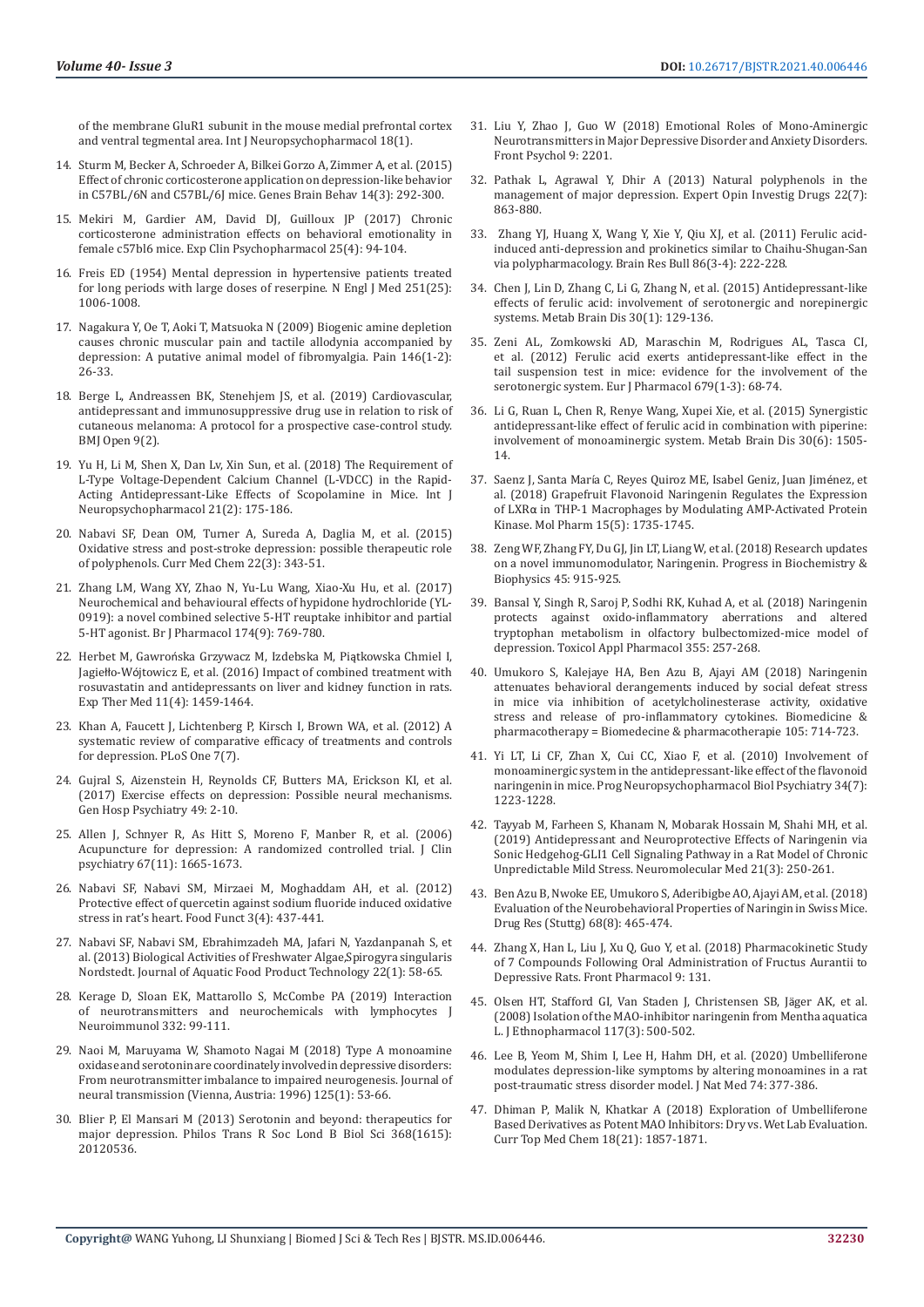- 48. [Qin T, Fang F, Song M, Li R, Ma Z, et al. \(2017\) Umbelliferone reverses](https://pubmed.ncbi.nlm.nih.gov/27646771/)  [depression-like behavior in chronic unpredictable mild stress-induced](https://pubmed.ncbi.nlm.nih.gov/27646771/)  [rats by attenuating neuronal apoptosis via regulating ROCK/Akt](https://pubmed.ncbi.nlm.nih.gov/27646771/)  [pathway. Behav Brain Res 317: 147-156.](https://pubmed.ncbi.nlm.nih.gov/27646771/)
- 49. [Su Q, Tao W, Wang H, Chen Y, Huang H, et al. \(2016\) Umbelliferone](https://pubmed.ncbi.nlm.nih.gov/27027512/)  [attenuates unpredictable chronic mild stress induced-insulin resistance](https://pubmed.ncbi.nlm.nih.gov/27027512/)  [in rats. IUBMB Life 68\(5\): 403-409.](https://pubmed.ncbi.nlm.nih.gov/27027512/)
- 50. [Nabavi SF, Braidy N, Habtemariam S, Orhan IE, Daglia M, et al. \(2015\)](https://pubmed.ncbi.nlm.nih.gov/26386393/)  [Neuroprotective effects of chrysin: From chemistry to medicine.](https://pubmed.ncbi.nlm.nih.gov/26386393/)  [Neurochem Int 90: 224-231.](https://pubmed.ncbi.nlm.nih.gov/26386393/)
- 51. [Filho CB, Jesse CR, Donato F, R Giacomeli, L Del Fabbro, et al. \(2015\)](https://pubmed.ncbi.nlm.nih.gov/25592430/)  [Chronic unpredictable mild stress decreases BDNF and NGF levels and](https://pubmed.ncbi.nlm.nih.gov/25592430/)  [Na\(+\),K\(+\)-ATPase activity in the hippocampus and prefrontal cortex of](https://pubmed.ncbi.nlm.nih.gov/25592430/)  [mice: antidepressant effect of chrysin. Neuroscience 289: 367-80.](https://pubmed.ncbi.nlm.nih.gov/25592430/)
- 52. [Rashno M, Ghaderi S, Nesari A, Khorsandi L, Farbood Y, et al. \(2020\)](https://pubmed.ncbi.nlm.nih.gov/32088834/)  [Chrysin attenuates traumatic brain injury-induced recognition memory](https://pubmed.ncbi.nlm.nih.gov/32088834/)  [decline, and anxiety/depression-like behaviors in rats: Insights into](https://pubmed.ncbi.nlm.nih.gov/32088834/)  [underlying mechanisms. Psychopharmacology \(Berl\) 237\(6\): 1607-](https://pubmed.ncbi.nlm.nih.gov/32088834/) [1619.](https://pubmed.ncbi.nlm.nih.gov/32088834/)
- 53. [Farkhondeh T, Jalali S, Ashrafizadeh M, Samarghandian S, Samini F,](https://pubmed.ncbi.nlm.nih.gov/31237217/)  [et al. \(2020\) Effects of Chrysin on Serum Corticosterone Levels and](https://pubmed.ncbi.nlm.nih.gov/31237217/)  [Brain Oxidative Damages Induced by Immobilization in Rat. Cardiovasc](https://pubmed.ncbi.nlm.nih.gov/31237217/)  [Hematol Disord Drug Targets 20\(1\): 47-53.](https://pubmed.ncbi.nlm.nih.gov/31237217/)
- 54. [Filho CB, Jesse CR, Donato F, Del Fabbro L, De Gomes MG, et al. \(2016\)](https://pubmed.ncbi.nlm.nih.gov/27609609/)  [Neurochemical factors associated with the antidepressant-like effect](https://pubmed.ncbi.nlm.nih.gov/27609609/)  [of flavonoid chrysin in chronically stressed mice. Eur J Pharmacol 791:](https://pubmed.ncbi.nlm.nih.gov/27609609/)  [284-296.](https://pubmed.ncbi.nlm.nih.gov/27609609/)
- 55. [Wu J, Wang Y, Cui W, Zhou W, Zhao X, et al. \(2020\) 5-HT receptor](https://pubmed.ncbi.nlm.nih.gov/32561651/)[mediated attenuation of heat hyperalgesia and mechanical allodynia by](https://pubmed.ncbi.nlm.nih.gov/32561651/)  [chrysin in mice with experimental mononeuropathy. Reg Anesth Pain](https://pubmed.ncbi.nlm.nih.gov/32561651/)  [Med 45\(8\): 610-619.](https://pubmed.ncbi.nlm.nih.gov/32561651/)
- 56. [Cueto Escobedo J, AndradeSoto J, Lima Maximino M, Maximino C,](https://pubmed.ncbi.nlm.nih.gov/32184157/)  Hernández Ló[pez F, et al. \(2020\) Involvement of GABAergic system](https://pubmed.ncbi.nlm.nih.gov/32184157/)  [in the antidepressant-like effects of chrysin \(5,7-dihydroxyflavone\)](https://pubmed.ncbi.nlm.nih.gov/32184157/)  [in ovariectomized rats in the forced swim test: comparison with](https://pubmed.ncbi.nlm.nih.gov/32184157/)  [neurosteroids. Behav Brain Res 386: 112590](https://pubmed.ncbi.nlm.nih.gov/32184157/)
- 57. [Filho CB, Jesse CR, Donato F, Del Fabbro L, Gomes de Gomes M, et](https://pubmed.ncbi.nlm.nih.gov/27818124/)  [al. Chrysin promotes attenuation of depressive-like behavior and](https://pubmed.ncbi.nlm.nih.gov/27818124/)  [hippocampal dysfunction resulting from olfactory bulbectomy in mice.](https://pubmed.ncbi.nlm.nih.gov/27818124/)  [Chem Biol Interact 260: 154-162.](https://pubmed.ncbi.nlm.nih.gov/27818124/)
- 58. [Bortolotto VC, Pinheiro FC, Araujo SM, Poetini MR, Bertolazi BS, et](https://pubmed.ncbi.nlm.nih.gov/29355556/)  [al. \(2018\) Chrysin reverses the depressive-like behavior induced by](https://pubmed.ncbi.nlm.nih.gov/29355556/)  [hypothyroidism in female mice by regulating hippocampal serotonin](https://pubmed.ncbi.nlm.nih.gov/29355556/)  [and dopamine. Eur J Pharmacol 822: 78-84.](https://pubmed.ncbi.nlm.nih.gov/29355556/)
- 59. [Lener MS, Niciu MJ, Ballard ED, Park M, Park LT, et al. \(2017\) Glutamate](https://pubmed.ncbi.nlm.nih.gov/27449797/)  [and Gamma-Aminobutyric Acid Systems in the Pathophysiology of](https://pubmed.ncbi.nlm.nih.gov/27449797/)  [Major Depression and Antidepressant Response to Ketamine. Biol](https://pubmed.ncbi.nlm.nih.gov/27449797/)  [Psychiatry 81\(10\): 886-897.](https://pubmed.ncbi.nlm.nih.gov/27449797/)
- 60. [Liao JW, Wang SS, Yang HH, Ma P, Li CR, et al. \(2020\) Comparative](https://pubmed.ncbi.nlm.nih.gov/32536126/)  [analysis of serum glutamate and gamma-aminobutyric acid levels](https://pubmed.ncbi.nlm.nih.gov/32536126/)  [in patients with bipolar depressive disorder and major depression](https://pubmed.ncbi.nlm.nih.gov/32536126/)  [disorder. Zhonghua Yi Xue Za Zhi 100\(23\): 1800-1804.](https://pubmed.ncbi.nlm.nih.gov/32536126/)
- 61. [Marsden WN \(2011\) Stressor-induced NMDAR dysfunction as a](https://pubmed.ncbi.nlm.nih.gov/21741771/)  [unifying hypothesis for the aetiology, pathogenesis and comorbidity of](https://pubmed.ncbi.nlm.nih.gov/21741771/)  [clinical depression. Med Hypotheses 77\(4\): 508-528.](https://pubmed.ncbi.nlm.nih.gov/21741771/)
- 62. [Li Y, Dharkar P, Han TH, Serpe M, Lee CH, et al. \(2016\) Novel Functional](https://www.sciencedirect.com/science/article/pii/S089662731630808X)  [Properties of Drosophila CNS Glutamate Receptors. Neuron 92\(5\):](https://www.sciencedirect.com/science/article/pii/S089662731630808X)  [1036-1048.](https://www.sciencedirect.com/science/article/pii/S089662731630808X)
- 63. [Mann JJ, Oquendo MA, Watson KT, Boldrini M, Malone KM, et al. \(2014\)](https://pubmed.ncbi.nlm.nih.gov/24865448/) [Anxiety in major depression and cerebrospinal fluid free gamma](https://pubmed.ncbi.nlm.nih.gov/24865448/)[aminobutyric acid. Depress Anxiety 31\(10\): 814-821.](https://pubmed.ncbi.nlm.nih.gov/24865448/)
- 64. [Zhang L, Xu T, Wang S, Yu L, Liu D, et al. \(2013\) NMDA GluN2B receptors](https://pubmed.ncbi.nlm.nih.gov/22960607/) [involved in the antidepressant effects of curcumin in the forced swim](https://pubmed.ncbi.nlm.nih.gov/22960607/) [test. Prog Neuropsychopharmacol Biol Psychiatry 40: 12-17.](https://pubmed.ncbi.nlm.nih.gov/22960607/)
- 65. [Zhao X, Wang C, Zhang JF, Liu L, Liu AM, et al. \(2014\) Chronic curcumin](https://pubmed.ncbi.nlm.nih.gov/24297305/) [treatment normalizes depression-like behaviors in mice with](https://pubmed.ncbi.nlm.nih.gov/24297305/) [mononeuropathy: Involvement of supraspinal serotonergic system and](https://pubmed.ncbi.nlm.nih.gov/24297305/) [GABAA receptor. Psychopharmacology \(Berl\) 231\(10\): 2171-2187.](https://pubmed.ncbi.nlm.nih.gov/24297305/)
- 66. [Wang Z, Zhang Q, Yuan L, Wang S, Liu L, et al. \(2014\) The effects of](https://pubmed.ncbi.nlm.nih.gov/25131506/) [curcumin on depressive-like behavior in mice after lipopolysaccharide](https://pubmed.ncbi.nlm.nih.gov/25131506/) [administration. Behav Brain Res 274: 282-290.](https://pubmed.ncbi.nlm.nih.gov/25131506/)
- 67. [Lin TY, Lu CW, Wang CC, Wang YC, Wang SJ, et al. \(2011\) Curcumin](https://pubmed.ncbi.nlm.nih.gov/21741425/) [inhibits glutamate release in nerve terminals from rat prefrontal](https://pubmed.ncbi.nlm.nih.gov/21741425/) [cortex: possible relevance to its antidepressant mechanism. Prog](https://pubmed.ncbi.nlm.nih.gov/21741425/) [Neuropsychopharmacol Biol Psychiatry 35\(7\): 1785-1793.](https://pubmed.ncbi.nlm.nih.gov/21741425/)
- 68. [Fernandes SS, Koth AP, Parfitt GM, Cordeiro MF, Peixoto CS, et al. \(2018\)](https://pubmed.ncbi.nlm.nih.gov/29501509/) [Enhanced cholinergic-tone during the stress induce a depressive-like](https://pubmed.ncbi.nlm.nih.gov/29501509/) [state in mice. Behav Brain Res 347: 17-25.](https://pubmed.ncbi.nlm.nih.gov/29501509/)
- 69. [Cheng J, Umschweif G, Leung J, Sagi Y, Greengard P, et al. \(2019\) HCN2](https://pubmed.ncbi.nlm.nih.gov/30638901/) [Channels in Cholinergic Interneurons of Nucleus Accumbens Shell](https://pubmed.ncbi.nlm.nih.gov/30638901/) [Regulate Depressive Behaviors Neuron 101\(4\): 662-672.](https://pubmed.ncbi.nlm.nih.gov/30638901/)
- 70. [Wohleb ES, Wu M, Gerhard DM, Marina R Picciotto, Meenakshi Alreja,](https://pubmed.ncbi.nlm.nih.gov/27270172/) [et al. \(2016\) GABA interneurons mediate the rapid antidepressant-like](https://pubmed.ncbi.nlm.nih.gov/27270172/) [effects of scopolamine. J Clin Invest 126\(7\): 2482-2494.](https://pubmed.ncbi.nlm.nih.gov/27270172/)
- 71. [Martin AE, Schober DA, Nikolayev A, Tolstikov VV, Witkin JM, et](https://pubmed.ncbi.nlm.nih.gov/28294051/) [al. \(2017\) Further Evaluation of Mechanisms Associated with the](https://pubmed.ncbi.nlm.nih.gov/28294051/) [Antidepressantlike Signature of Scopolamine in Mice. CNS Neurol](https://pubmed.ncbi.nlm.nih.gov/28294051/) [Disord Drug Targets 16\(4\): 492-500.](https://pubmed.ncbi.nlm.nih.gov/28294051/)
- 72. [Palucha Poniewiera A, Podkowa K, Lenda T, Pilc A. The involvement](https://pubmed.ncbi.nlm.nih.gov/28647535/) [of monoaminergic neurotransmission in the antidepressant-like](https://pubmed.ncbi.nlm.nih.gov/28647535/) [action of scopolamine in the tail suspension test. Progress in Neuro-](https://pubmed.ncbi.nlm.nih.gov/28647535/)[Psychopharmacology and Biological Psychiatry 79: 155-161.](https://pubmed.ncbi.nlm.nih.gov/28647535/)
- 73. [Podkowa K, Podkowa A, Sa](https://pubmed.ncbi.nlm.nih.gov/27569995/)łat K, Lenda T, Pałucha Poniewiera A, [et al. \(2016\) Antidepressant-like effects of scopolamine in mice](https://pubmed.ncbi.nlm.nih.gov/27569995/) [are enhanced by the group II mGlu receptor antagonist LY341495.](https://pubmed.ncbi.nlm.nih.gov/27569995/) [Neuropharmacology 111: 169-179.](https://pubmed.ncbi.nlm.nih.gov/27569995/)
- 74. [Yu H, Li M, Zhou D, Lv D, Wang C, et al. \(2017\) Vesicular glutamate](https://pubmed.ncbi.nlm.nih.gov/29274366/) [transporter 1 \(VGLUT1\)-mediated glutamate release and membrane](https://pubmed.ncbi.nlm.nih.gov/29274366/) [GluA1 activation is involved in the rapid antidepressant-like effects of](https://pubmed.ncbi.nlm.nih.gov/29274366/) [scopolamine in mice. Neuropharmacology 131: 209-222.](https://pubmed.ncbi.nlm.nih.gov/29274366/)
- 75. [Jiang N, Lv J, Wang H, Huang H, Wang Q, et al. \(2020\) Ginsenoside](https://pubmed.ncbi.nlm.nih.gov/32298740/) [Rg1 ameliorates chronic social defeat stress-induced depressive-like](https://pubmed.ncbi.nlm.nih.gov/32298740/) [behaviors and hippocampal neuroinflammation. Life sciences 252:](https://pubmed.ncbi.nlm.nih.gov/32298740/) [117669.](https://pubmed.ncbi.nlm.nih.gov/32298740/)
- 76. [Fan C, Song Q, Wang P, Li Y, Yang M, et al. \(2018\) Neuroprotective Effects](https://pubmed.ncbi.nlm.nih.gov/30581440/) [of Ginsenoside-Rg1 Against Depression-Like Behaviors via Suppressing](https://pubmed.ncbi.nlm.nih.gov/30581440/) [Glial Activation, Synaptic Deficits, and Neuronal Apoptosis in Rats.](https://pubmed.ncbi.nlm.nih.gov/30581440/) [Front Immunol 9: 2889.](https://pubmed.ncbi.nlm.nih.gov/30581440/)
- 77. [Li Y, Wang L, Wang P, Fan C, Zhang P, et al. \(2020\) Ginsenoside-Rg1](https://www.hindawi.com/journals/omcl/2020/2325391/) [Rescues Stress-Induced Depression-Like Behaviors via Suppression](https://www.hindawi.com/journals/omcl/2020/2325391/) [of Oxidative Stress and Neural Inflammation in Rats. Oxid Med Cell](https://www.hindawi.com/journals/omcl/2020/2325391/) [Longev 2020: 2325391.](https://www.hindawi.com/journals/omcl/2020/2325391/)
- 78. [Yu H, Fan C, Yang L, Yu S, Song Q, et al. \(2018\) Ginsenoside Rg1 Prevents](https://pubmed.ncbi.nlm.nih.gov/30121663/) [Chronic Stress-Induced Depression-Like Behaviors and Neuronal](https://pubmed.ncbi.nlm.nih.gov/30121663/) [Structural Plasticity in Rats. Cell Physiol Biochem 48\(6\): 2470-2482.](https://pubmed.ncbi.nlm.nih.gov/30121663/)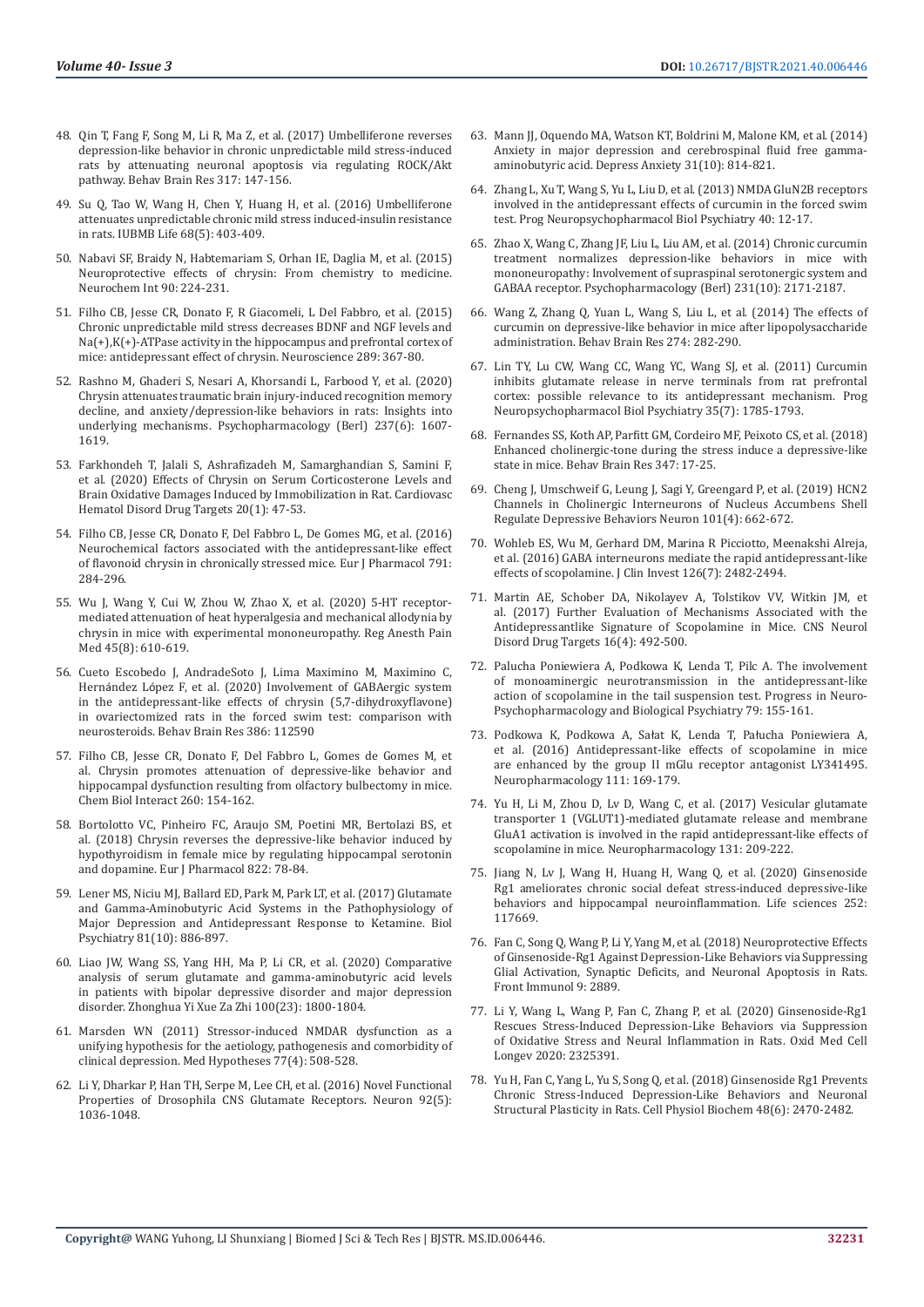- 79. [Ning J, Jing Wei L, Hai Xia W, Huang Hong, Wang Qiong, et al. \(2019\)](https://www.sciencedirect.com/science/article/pii/S2589377720300033)  [Antidepressant-like Effects of Ginsenoside Rg1 in the Chronic Restraint](https://www.sciencedirect.com/science/article/pii/S2589377720300033)  [Stress-induced Rat Model. Digital Chinese Medicine 2\(4\): 207-218.](https://www.sciencedirect.com/science/article/pii/S2589377720300033)
- 80. [Lou YX, Wang ZZ, Xia CY, Mou Z, Ren Q, et al. \(2020\) The protective effect](https://pubmed.ncbi.nlm.nih.gov/32598952/)  [of ginsenoside Rg1 on depression may benefit from the gap junction](https://pubmed.ncbi.nlm.nih.gov/32598952/)  [function in hippocampal astrocytes. Eur J Pharmacol 882: 173309.](https://pubmed.ncbi.nlm.nih.gov/32598952/)
- 81. [Xia CY, Wang ZZ, Wang HQ, Ren SY, Lou YX, et al. \(2020\) Connexin 43:](https://pubmed.ncbi.nlm.nih.gov/32213357/)  [A novel ginsenoside Rg1-sensitive target in a rat model of depression.](https://pubmed.ncbi.nlm.nih.gov/32213357/)  [Neuropharmacology 17: 108041.](https://pubmed.ncbi.nlm.nih.gov/32213357/)
- 82. [Xia CY, Chu SF, Zhang S, Gao Y, Ren Q, et al. \(2017\) Ginsenoside Rg1](https://pubmed.ncbi.nlm.nih.gov/28642095/)  [alleviates corticosterone-induced dysfunction of gap junctions in](https://pubmed.ncbi.nlm.nih.gov/28642095/)  [astrocytes. J Ethnopharmacol 208: 207-213.](https://pubmed.ncbi.nlm.nih.gov/28642095/)
- 83. [Mou Z, Huang Q, Chu S F, Zhang M J, Hu J F, et al. \(2017\) Antidepressive](https://pubmed.ncbi.nlm.nih.gov/28618657/)  [effects of ginsenoside Rg1 via regulation of HPA and HPG axis.](https://pubmed.ncbi.nlm.nih.gov/28618657/)  [Biomedicine & pharmacotherapy = Biomedecine & pharmacotherapie](https://pubmed.ncbi.nlm.nih.gov/28618657/)  [92: 962-971.](https://pubmed.ncbi.nlm.nih.gov/28618657/)
- 84. [Zhang S, Chen L, Zhou Z, Fan W, Liu S, et al. \(2019\) Effects of Puerarin on](https://pubmed.ncbi.nlm.nih.gov/30636768/)  [Clinical Parameters, Vascular Endothelial Function, and Inflammatory](https://pubmed.ncbi.nlm.nih.gov/30636768/)  [Factors in Patients with Coronary Artery Disease. Med Sci Monit 25:](https://pubmed.ncbi.nlm.nih.gov/30636768/)  [402-408.](https://pubmed.ncbi.nlm.nih.gov/30636768/)
- 85. [Huang CC, Tsai MH, Wu YC, Chen KT, Chuang HW, et al \(2018\) Activity](https://pubmed.ncbi.nlm.nih.gov/30284466/)  [Dependent Mammalian Target of Rapamycin Pathway and Brain Derived](https://pubmed.ncbi.nlm.nih.gov/30284466/)  [Neurotrophic Factor Release Is Required for the Rapid Antidepressant](https://pubmed.ncbi.nlm.nih.gov/30284466/)  [Effects of Puerarin. Am J Chin Med, p. 1-16.](https://pubmed.ncbi.nlm.nih.gov/30284466/)
- 86. [Cheng J, Chen M, Zhu JX, Li CF, Zhang QP, et al \(2019\) FGF-2 signaling](https://www.sciencedirect.com/science/article/abs/pii/S0006295219302539?dgcid=rss_sd_all)  [activation in the hippocampus contributes to the behavioral and](https://www.sciencedirect.com/science/article/abs/pii/S0006295219302539?dgcid=rss_sd_all)  [cellular responses to puerarin. Biochem Pharmacol 168: 91-99.](https://www.sciencedirect.com/science/article/abs/pii/S0006295219302539?dgcid=rss_sd_all)
- 87. [Tantipongpiradet A, Monthakantira O, Vipatpakpaiboon O, Khampukdee](https://www.ncbi.nlm.nih.gov/labs/pmc/articles/PMC6943479/)  [C, Umehara K, et al. \(2019\) Effects of Puerarin on the Ovariectomy-](https://www.ncbi.nlm.nih.gov/labs/pmc/articles/PMC6943479/)[Induced Depressive-Like Behavior in ICR Mice and Its Possible](https://www.ncbi.nlm.nih.gov/labs/pmc/articles/PMC6943479/)  [Mechanism of Action. Molecules \(Basel, Switzerland\) 24\(24\).](https://www.ncbi.nlm.nih.gov/labs/pmc/articles/PMC6943479/)
- 88. [Qiu ZK, Zhong DS, He JL, Liu X, Chen JS, et al. \(2018\) The anxiolytic-like](https://pubmed.ncbi.nlm.nih.gov/29101599/)  [effects of puerarin are associated with the changes of monoaminergic](https://pubmed.ncbi.nlm.nih.gov/29101599/)  [neurotransmitters and biosynthesis of allopregnanolone in the brain.](https://pubmed.ncbi.nlm.nih.gov/29101599/)  [Metab Brain Dis 33\(1\): 167-175.](https://pubmed.ncbi.nlm.nih.gov/29101599/)
- 89. [Galeotti N \(2017\) Hypericum perforatum \(St John's wort\) beyond](https://pubmed.ncbi.nlm.nih.gov/28216196/)  [depression: A therapeutic perspective for pain conditions. J](https://pubmed.ncbi.nlm.nih.gov/28216196/)  [Ethnopharmacol 200: 136-146.](https://pubmed.ncbi.nlm.nih.gov/28216196/)
- 90. Szewczyk B, Pochwat B, Muszyń[ska B, Opoka W, Krakowska A, et al.](https://pubmed.ncbi.nlm.nih.gov/31220487/)  [\(2019\) Antidepressant-like activity of hyperforin and changes in BDNF](https://pubmed.ncbi.nlm.nih.gov/31220487/)  [and zinc levels in mice exposed to chronic unpredictable mild stress.](https://pubmed.ncbi.nlm.nih.gov/31220487/)  [Behav Brain Res 372: 112045.](https://pubmed.ncbi.nlm.nih.gov/31220487/)
- 91. [Leuner K, Li W, Amaral MD, Rudolph S, Calfa G, et al. \(2013\)](https://www.ncbi.nlm.nih.gov/labs/pmc/articles/PMC3538039/)  [Hyperforin modulates dendritic spine morphology in hippocampal](https://www.ncbi.nlm.nih.gov/labs/pmc/articles/PMC3538039/)  [pyramidal neurons by activating Ca\(2+\)-permeable TRPC6 channels.](https://www.ncbi.nlm.nih.gov/labs/pmc/articles/PMC3538039/)  [Hippocampus 23\(1\): 40-52.](https://www.ncbi.nlm.nih.gov/labs/pmc/articles/PMC3538039/)
- 92. [Gong Y, Yang Y, Chen X, Yang M, Huang D, et al. \(2017\) Hyperoside protects](https://pubmed.ncbi.nlm.nih.gov/28501772/)  [against chronic mild stress-induced learning and memory deficits.](https://pubmed.ncbi.nlm.nih.gov/28501772/)  [Biomedicine & pharmacotherapy = Biomedecine & pharmacotherapie](https://pubmed.ncbi.nlm.nih.gov/28501772/)  [91: 831-840.](https://pubmed.ncbi.nlm.nih.gov/28501772/)
- 93. [Cai L, Li R, Wu QQ, Wu TN \(2013\) Effect of hesperidin on behavior and](https://pubmed.ncbi.nlm.nih.gov/23672047/)  [HPA axis of rat model of chronic stress-induced depression. Zhongguo](https://pubmed.ncbi.nlm.nih.gov/23672047/)  [Zhong Yao Za Zhi 38\(2\): 229-233.](https://pubmed.ncbi.nlm.nih.gov/23672047/)
- 94. [Sato M, Okuno A, Suzuki K, Ohsawa N, Inoue E, \(2019\) Dietary intake](https://pubmed.ncbi.nlm.nih.gov/31119994/)  [of the citrus flavonoid hesperidin affects stress-resilience and brain](https://pubmed.ncbi.nlm.nih.gov/31119994/)  [kynurenine levels in a subchronic and mild social defeat stress model](https://pubmed.ncbi.nlm.nih.gov/31119994/)  [in mice. Biosci Biotechnol Biochem 83\(9\): 1756-1765.](https://pubmed.ncbi.nlm.nih.gov/31119994/)
- 95. [Li M, Shao H, Zhang X, Qin B, \(2016\) Hesperidin Alleviates](https://pubmed.ncbi.nlm.nih.gov/27378528/)  [Lipopolysaccharide-Induced Neuroinflammation in Mice by Promoting](https://pubmed.ncbi.nlm.nih.gov/27378528/)  [the miRNA-132 Pathway. Inflammation 39\(5\): 1681-1689.](https://pubmed.ncbi.nlm.nih.gov/27378528/)
- 96. [Fu H, Liu L, Tong Y, Li Y, Zhang X, et al. \(2019\) The antidepressant effects](https://pubmed.ncbi.nlm.nih.gov/30928632/) [of hesperidin on chronic unpredictable mild stress-induced mice. Eur J](https://pubmed.ncbi.nlm.nih.gov/30928632/) [Pharmacol 853: 236-246.](https://pubmed.ncbi.nlm.nih.gov/30928632/)
- 97. [Zhong X, Li G, Qiu F, Huang Z \(2018\) Paeoniflorin Ameliorates Chronic](https://pubmed.ncbi.nlm.nih.gov/30692946/) [Stress-Induced Depression-Like Behaviors and Neuronal Damages in](https://pubmed.ncbi.nlm.nih.gov/30692946/) [Rats via Activation of the ERK-CREB Pathway. Front Psychiatry 9: 772.](https://pubmed.ncbi.nlm.nih.gov/30692946/)
- 98. [Chen L B, Qiu FM, Zhong XM, Hong C, Huang Z, et al. \(2019\) Promoting](https://pubmed.ncbi.nlm.nih.gov/31091847/) [neurogenesis in hippocampal dentate gyrus of chronic unpredictable](https://pubmed.ncbi.nlm.nih.gov/31091847/) [stress-induced depressive-like rats with paeoniflorin. J Integr Neurosci](https://pubmed.ncbi.nlm.nih.gov/31091847/) [18\(1\): 43-49.](https://pubmed.ncbi.nlm.nih.gov/31091847/)
- 99. [Liu SC, Hu WY, Zhang W Y, Yang L, Li Y, et al. \(2019\) Paeoniflorin](https://pubmed.ncbi.nlm.nih.gov/31115613/) [attenuates impairment of spatial learning and hippocampal long-term](https://pubmed.ncbi.nlm.nih.gov/31115613/) [potentiation in mice subjected to chronic unpredictable mild stress.](https://pubmed.ncbi.nlm.nih.gov/31115613/) [Psychopharmacology \(Berl\) 236\(9\): 2823-2834.](https://pubmed.ncbi.nlm.nih.gov/31115613/)
- 100.[Mao QQ, Zhong XM, Feng CR, Pan AJ, Li ZY, et al. \(2010\) Protective](https://pubmed.ncbi.nlm.nih.gov/20577899/) [effects of paeoniflorin against glutamate-induced neurotoxicity in PC12](https://pubmed.ncbi.nlm.nih.gov/20577899/) [cells via antioxidant mechanisms and Ca\(2+\) antagonism. Cell Mol](https://pubmed.ncbi.nlm.nih.gov/20577899/) [Neurobiol 30\(7\): 1059-1066.](https://pubmed.ncbi.nlm.nih.gov/20577899/)
- 101.[Mao QQ, Zhong XM, Li ZY, Huang Z \(2011\) Paeoniflorin protects against](https://pubmed.ncbi.nlm.nih.gov/21043034/) [NMDA-induced neurotoxicity in PC12 cells via Ca2+ antagonism.](https://pubmed.ncbi.nlm.nih.gov/21043034/) [Phytother Res 25\(5\): 681-685.](https://pubmed.ncbi.nlm.nih.gov/21043034/)
- 102.[Kavalali ET, Monteggia LM \(2020\) Targeting Homeostatic Synaptic](https://pubmed.ncbi.nlm.nih.gov/32497508/) [Plasticity for Treatment of Mood Disorders. Neuron 106\(5\): 715-726.](https://pubmed.ncbi.nlm.nih.gov/32497508/)
- 103.[Price JB, Bronars C, Erhardt S, Cullen KR, Schwieler L, et al. \(2018\)](https://pubmed.ncbi.nlm.nih.gov/29656032/) [Bioenergetics and synaptic plasticity as potential targets for](https://pubmed.ncbi.nlm.nih.gov/29656032/) [individualizing treatment for depression. Neurosci Biobehav Rev 90:](https://pubmed.ncbi.nlm.nih.gov/29656032/) [212-220.](https://pubmed.ncbi.nlm.nih.gov/29656032/)
- 104.[Razali N, Ng CT, Fong LY \(2019\) Cardiovascular Protective Effects of](https://pubmed.ncbi.nlm.nih.gov/31539918/) [Centella asiatica and Its Triterpenes: A Review. Planta Med 85\(16\):](https://pubmed.ncbi.nlm.nih.gov/31539918/) [1203-1215.](https://pubmed.ncbi.nlm.nih.gov/31539918/)
- 105.[Luo L, Liu XL, Mu RH, Yong JW, Bin, et al. \(2015\) Hippocampal BDNF](https://pubmed.ncbi.nlm.nih.gov/25857945/) [signaling restored with chronic asiaticoside treatment in depression](https://pubmed.ncbi.nlm.nih.gov/25857945/)[like mice. Brain Res Bull 114: 62-9.](https://pubmed.ncbi.nlm.nih.gov/25857945/)
- 106.[Wang L, Guo T, Guo Y, Xu Y \(2020\) Asiaticoside produces an](https://www.ncbi.nlm.nih.gov/labs/pmc/articles/PMC7411460/) [antidepressant-like effect in a chronic unpredictable mild stress model](https://www.ncbi.nlm.nih.gov/labs/pmc/articles/PMC7411460/) [of depression in mice, involving reversion of inflammation and the](https://www.ncbi.nlm.nih.gov/labs/pmc/articles/PMC7411460/) [PKA/pCREB/BDNF signaling pathway. Mol Med Rep 22\(3\): 2364-2372.](https://www.ncbi.nlm.nih.gov/labs/pmc/articles/PMC7411460/)
- 107.[Fortunato JJ, Reus GZ, Kirsch TR, Stringari RB, Fries GR, et al. \(2010\)](https://pubmed.ncbi.nlm.nih.gov/20686906/) [J Chronic administration of harmine elicits antidepressant-like effects](https://pubmed.ncbi.nlm.nih.gov/20686906/) [and increases BDNF levels in rat hippocampus. Journal of neural](https://pubmed.ncbi.nlm.nih.gov/20686906/) [transmission \(Vienna, Austria: 1996\) 117\(10\): 1131-1137.](https://pubmed.ncbi.nlm.nih.gov/20686906/)
- 108.[Liu F, Wu J, Gong Y, Peng W, Lei Z et al. \(2017\) Harmine produces](https://pubmed.ncbi.nlm.nih.gov/28625859/) [antidepressant-like effects via restoration of astrocytic functions. Prog](https://pubmed.ncbi.nlm.nih.gov/28625859/) [Neuropsychopharmacol Biol Psychiatry 79\(Pt B\): 258-267.](https://pubmed.ncbi.nlm.nih.gov/28625859/)
- 109.[Giacobb BL, Doorduin J, Moraga Amaro R, Nazario LR, Schildt A, et al.](https://pubmed.ncbi.nlm.nih.gov/32088835/) [\(2020\) Chronic harmine treatment has a delayed effect on mobility in](https://pubmed.ncbi.nlm.nih.gov/32088835/) [control and socially defeated rats. Psychopharmacology \(Berl\) 237\(6\):](https://pubmed.ncbi.nlm.nih.gov/32088835/) [1595-1606.](https://pubmed.ncbi.nlm.nih.gov/32088835/)
- 110.[Thakare VN, Aswar MK, Kulkarni YP, Patil RR, Patel BM, et al. \(2017\)](https://pubmed.ncbi.nlm.nih.gov/28711395/) [Silymarin ameliorates experimentally induced depressive like behavior](https://pubmed.ncbi.nlm.nih.gov/28711395/) [in rats: Involvement of hippocampal BDNF signaling, inflammatory](https://pubmed.ncbi.nlm.nih.gov/28711395/) [cytokines and oxidative stress response. Physiol Behav 179: 401-410.](https://pubmed.ncbi.nlm.nih.gov/28711395/)
- 111.[Thakare VN, Patil RR, Oswal RJ, Dhakane VD, Aswar MK, et al.](https://pubmed.ncbi.nlm.nih.gov/29215318/) [\(2018\) Therapeutic potential of silymarin in chronic unpredictable](https://pubmed.ncbi.nlm.nih.gov/29215318/) [mild stress induced depressive-like behavior in mice. Journal of](https://pubmed.ncbi.nlm.nih.gov/29215318/) [psychopharmacology \(Oxford, England\) 32\(2\): 223-235.](https://pubmed.ncbi.nlm.nih.gov/29215318/)
- 112.[Li YJ, Li YJ, Yang LD, Kun Z, Kai YZ, et al. \(2018\) Silibinin exerts](https://pubmed.ncbi.nlm.nih.gov/29680784/) [antidepressant effects by improving neurogenesis through BDNF/TrkB](https://pubmed.ncbi.nlm.nih.gov/29680784/) [pathway. Behav Brain Res 348: 184-191.](https://pubmed.ncbi.nlm.nih.gov/29680784/)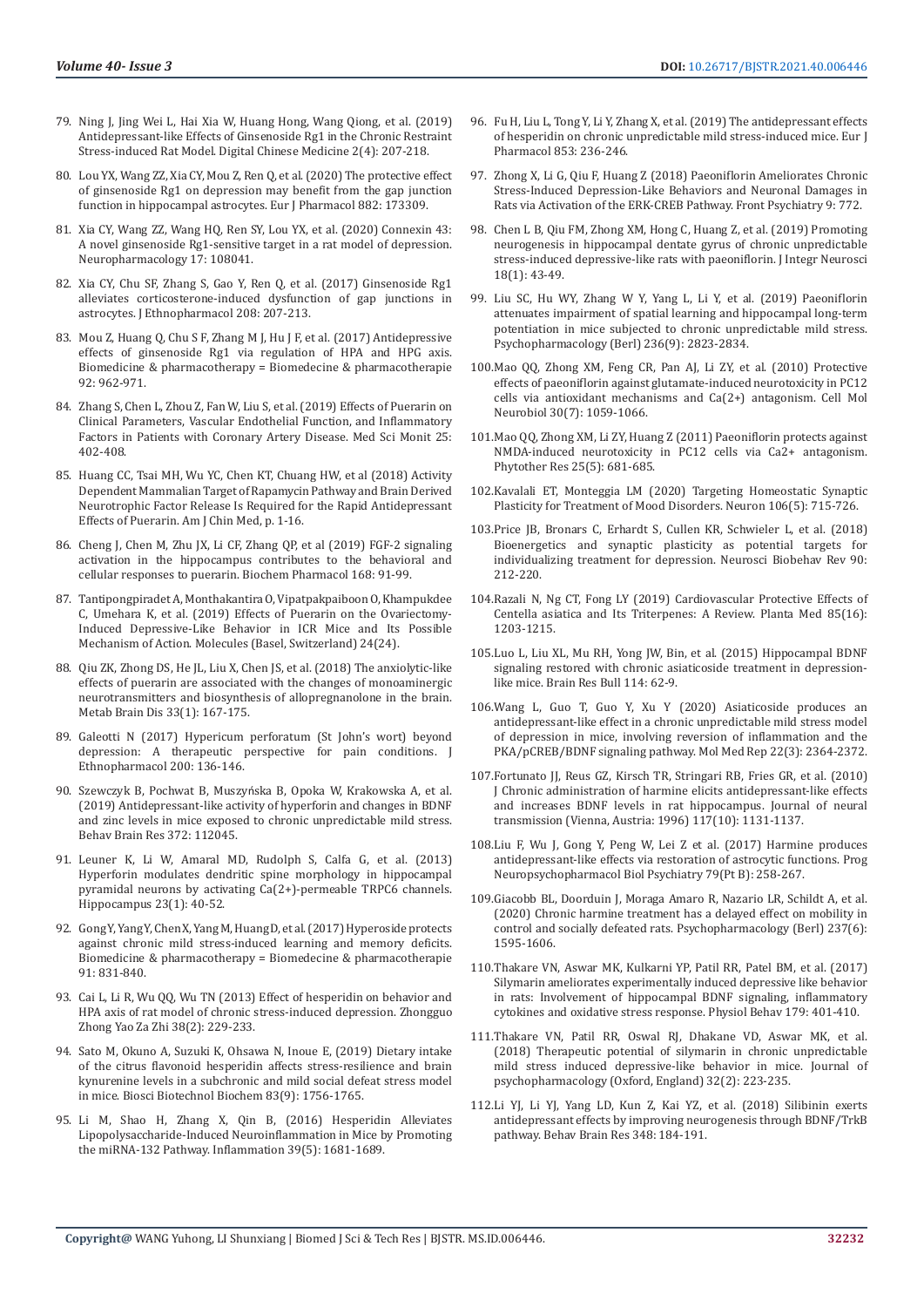- 113.[Sowndhararajan K, Deepa P, Kim M, Park SJ, Kim S, et al. \(2018\)](https://pubmed.ncbi.nlm.nih.gov/29891783/)  [Neuroprotective and Cognitive Enhancement Potentials of Baicalin: A](https://pubmed.ncbi.nlm.nih.gov/29891783/)  [Review. Brain Sci 8\(6\): 104.](https://pubmed.ncbi.nlm.nih.gov/29891783/)
- 114.[Zhong J, Li G, Xu H, Wang Y, Shi M, et al. \(2019\) Baicalin ameliorates](https://pubmed.ncbi.nlm.nih.gov/31241715/)  [chronic mild stress-induced depression-like behaviors in mice and](https://pubmed.ncbi.nlm.nih.gov/31241715/)  [attenuates inflammatory cytokines and oxidative stress. Brazilian](https://pubmed.ncbi.nlm.nih.gov/31241715/)  [journal of medical and biological research = Revista brasileira de](https://pubmed.ncbi.nlm.nih.gov/31241715/)  [pesquisas medicas e biologicas 52\(7\): e8434.](https://pubmed.ncbi.nlm.nih.gov/31241715/)
- 115.[Li YC, Wang LL, Pei YY, Shen JD, Li HB, et al. \(2015\) Baicalin decreases](https://pubmed.ncbi.nlm.nih.gov/26480816/)  [SGK1 expression in the hippocampus and reverses depressive-like](https://pubmed.ncbi.nlm.nih.gov/26480816/)  [behaviors induced by corticosterone. Neuroscience 311: 130-137.](https://pubmed.ncbi.nlm.nih.gov/26480816/)
- 116.[Yu HY, Yin ZJ, Yang SJ, Ma SP, Qu R, et al. \(2016\) Baicalin Reverses](https://pubmed.ncbi.nlm.nih.gov/26681067/)  [Depressive-Like Behaviours and Regulates Apoptotic Signalling](https://pubmed.ncbi.nlm.nih.gov/26681067/)  [Induced by Olfactory Bulbectomy. Phytother Res 30\(3\): 469-475.](https://pubmed.ncbi.nlm.nih.gov/26681067/)
- 117.[Tao W, Wang H, Su Q, Chen Y, Xue W, et al. \(2016\) Paeonol attenuates](https://pubmed.ncbi.nlm.nih.gov/27086220/)  [lipopolysaccharide-induced depressive-like behavior in mice.](https://pubmed.ncbi.nlm.nih.gov/27086220/)  [Psychiatry Res 238: 116-121.](https://pubmed.ncbi.nlm.nih.gov/27086220/)
- 118.[Zhu XL, Chen JJ, Han F, Chuan P, Zhuang TT, et al. \(2018\) Novel](https://pubmed.ncbi.nlm.nih.gov/29752492/)  [antidepressant effects of Paeonol alleviate neuronal injury with](https://pubmed.ncbi.nlm.nih.gov/29752492/)  [concomitant alterations in BDNF, Rac1 and RhoA levels in chronic](https://pubmed.ncbi.nlm.nih.gov/29752492/)  [unpredictable mild stress rats. Psychopharmacology \(Berl\) 235\(7\):](https://pubmed.ncbi.nlm.nih.gov/29752492/)  [2177-2191.](https://pubmed.ncbi.nlm.nih.gov/29752492/)
- 119.[Baune B T \(2017\) Are Non-steroidal Anti-Inflammatory Drugs Clinically](https://pubmed.ncbi.nlm.nih.gov/27405497/)  [Suitable for the Treatment of Symptoms in Depression-Associated](https://pubmed.ncbi.nlm.nih.gov/27405497/)  [Inflammation. Curr Top Behav Neurosci 31: 303-319.](https://pubmed.ncbi.nlm.nih.gov/27405497/)
- 120.[Bai S, Guo W, Feng Y, Deng H, Li G, et al. \(2020\) Efficacy and safety of anti](https://pubmed.ncbi.nlm.nih.gov/31658959/)[inflammatory agents for the treatment of major depressive disorder: a](https://pubmed.ncbi.nlm.nih.gov/31658959/)  [systematic review and meta-analysis of randomised controlled trials. J](https://pubmed.ncbi.nlm.nih.gov/31658959/)  [Neurol Neurosurg Psychiatry 91\(1\): 21-32.](https://pubmed.ncbi.nlm.nih.gov/31658959/)
- 121.[Kohler Forsberg O, Buttenschon H N, Tansey K E, Maier W, Hauser](https://pubmed.ncbi.nlm.nih.gov/28257825/)  [J, et al. \(2017\) Association between C-reactive protein \(CRP\) with](https://pubmed.ncbi.nlm.nih.gov/28257825/)  [depression symptom severity and specific depressive symptoms in](https://pubmed.ncbi.nlm.nih.gov/28257825/)  [major depression. Brain Behav Immun 62: 344-350.](https://pubmed.ncbi.nlm.nih.gov/28257825/)
- 122.[Li J, Wang H, Du C, Jin X, Geng Y, et al. \(2020\) hUC-MSCs ameliorated](https://pubmed.ncbi.nlm.nih.gov/32681971/)  [CUMS-induced depression by modulating complement C3 signaling](https://pubmed.ncbi.nlm.nih.gov/32681971/)[mediated microglial polarization during astrocyte-microglia crosstalk.](https://pubmed.ncbi.nlm.nih.gov/32681971/)  [Brain Res Bull 163: 109-119.](https://pubmed.ncbi.nlm.nih.gov/32681971/)
- 123.[Zhao ZJ, Zhao C, Xiao J, Wang JC \(2016\) Transdermal Permeation](https://www.ncbi.nlm.nih.gov/labs/pmc/articles/PMC6273864/)  [and Anti-Inflammation Activities of Novel Sinomenine Derivatives.](https://www.ncbi.nlm.nih.gov/labs/pmc/articles/PMC6273864/)  [Molecules \(Basel, Switzerland\) 21\(11\).](https://www.ncbi.nlm.nih.gov/labs/pmc/articles/PMC6273864/)
- 124.[Li X, Liu C, Jiang B, Chen K, Li W, et al. \(2018\) The antidepressant](https://pubmed.ncbi.nlm.nih.gov/29035920/)[like effects of sinomenine in mice: a behavioral and neurobiological](https://pubmed.ncbi.nlm.nih.gov/29035920/)  [characterization. Behav Pharmacol 29\(4\): 306-315.](https://pubmed.ncbi.nlm.nih.gov/29035920/)
- 125.[Liu S, Xu S, Wang Z, Guo Y, Pan W, et al. \(2018\) Anti-Depressant-Like](https://pubmed.ncbi.nlm.nih.gov/30362468/)  [Effect of Sinomenine on Chronic Unpredictable Mild Stress-Induced](https://pubmed.ncbi.nlm.nih.gov/30362468/)  [Depression in a Mouse Model. Med Sci Monit 24: 7646-7653.](https://pubmed.ncbi.nlm.nih.gov/30362468/)
- 126.[Fan J, Zhang K, Jin Y, Li B, Gao S, et al. \(2019\) Pharmacological effects of](https://pubmed.ncbi.nlm.nih.gov/30450823/)  [berberine on mood disorders. J Cell Mol Med 23\(1\): 21-28.](https://pubmed.ncbi.nlm.nih.gov/30450823/)
- 127.[Liu YM, Niu L, Wang LL, Lia B, Xiao YF, et al. \(2017\) Berberine attenuates](https://pubmed.ncbi.nlm.nih.gov/28842306/)  [depressive-like behaviors by suppressing neuro-inflammation in](https://pubmed.ncbi.nlm.nih.gov/28842306/)  [stressed mice. Brain Res Bull 134: 220-227.](https://pubmed.ncbi.nlm.nih.gov/28842306/)
- 128.[Gong Q, Yan XJ, Lei F, Wang ML, He LL, et al. \(2019\) Proteomic profiling](https://pubmed.ncbi.nlm.nih.gov/31888678/)  [of the neurons in mice with depressive-like behavior induced by](https://pubmed.ncbi.nlm.nih.gov/31888678/)  [corticosterone and the regulation of berberine: Pivotal sites of oxidative](https://pubmed.ncbi.nlm.nih.gov/31888678/)  [phosphorylation. Mol Brain 12\(1\): 118.](https://pubmed.ncbi.nlm.nih.gov/31888678/)
- 129.[Ren Z, Yan P, Zhu L, Huicui Y, Yafeiet Z, et al. \(2018\) Dihydromyricetin](https://pubmed.ncbi.nlm.nih.gov/29058041/)  [exerts a rapid antidepressant-like effect in association with](https://pubmed.ncbi.nlm.nih.gov/29058041/)  [enhancement of BDNF expression and inhibition of neuroinflammation.](https://pubmed.ncbi.nlm.nih.gov/29058041/)  [Psychopharmacology \(Berl\) 235\(1\): 233-244.](https://pubmed.ncbi.nlm.nih.gov/29058041/)
- 130.[Guan S, Shen Y, Ge H, Wei Xiong, Lingkun He, et al. \(2019\)](https://pubmed.ncbi.nlm.nih.gov/31681052/) [Dihydromyricetin Alleviates Diabetic Neuropathic Pain and Depression](https://pubmed.ncbi.nlm.nih.gov/31681052/) [Comorbidity Symptoms by Inhibiting P2X Receptor. Front Psychiatry](https://pubmed.ncbi.nlm.nih.gov/31681052/) [10: 770.](https://pubmed.ncbi.nlm.nih.gov/31681052/)
- 131.[Jin J, Wang H, Hua X, Chen D, Huang C, et al. \(2019\) An outline for the](https://pubmed.ncbi.nlm.nih.gov/30342950/) [pharmacological effect of icariin in the nervous system. Eur J Pharmacol](https://pubmed.ncbi.nlm.nih.gov/30342950/) [842: 20-32.](https://pubmed.ncbi.nlm.nih.gov/30342950/)
- 132.[Liu B, Xu C, Wu X, F Liu, Y Du, et al. \(2015\) Icariin exerts an](https://pubmed.ncbi.nlm.nih.gov/25791226/) [antidepressant effect in an unpredictable chronic mild stress model of](https://pubmed.ncbi.nlm.nih.gov/25791226/) [depression in rats and is associated with the regulation of hippocampal](https://pubmed.ncbi.nlm.nih.gov/25791226/) [neuroinflammation. Neuroscience 294: 193-205.](https://pubmed.ncbi.nlm.nih.gov/25791226/)
- 133.[Liu L, Zhao Z, Lu L, Liu J, Sun J, et al. \(2019\) Icariin and icaritin](https://pubmed.ncbi.nlm.nih.gov/31401387/) [ameliorated hippocampus neuroinflammation via mediating HMGB1](https://pubmed.ncbi.nlm.nih.gov/31401387/) [expression in social defeat model in mice. Int Immunopharmacol 75:](https://pubmed.ncbi.nlm.nih.gov/31401387/) [105799.](https://pubmed.ncbi.nlm.nih.gov/31401387/)
- 134.[Zhang X, Sun H, Su Q, Qian Su, Tianwei Lin, et al. \(2017\) Antidepressant](https://pubmed.ncbi.nlm.nih.gov/28395974/)[like activity of icariin mediated by group I mGluRs in prenatally stressed](https://pubmed.ncbi.nlm.nih.gov/28395974/) [offspring. Brain Dev 39\(7\): 593-600.](https://pubmed.ncbi.nlm.nih.gov/28395974/)
- 135.[Nakazawa T, Yasuda T, Ueda J, Ohsawa K, \(2003\) Antidepressant-like](https://pubmed.ncbi.nlm.nih.gov/12673028/) [effects of apigenin and 2,4,5-trimethoxycinnamic acid from Perilla](https://pubmed.ncbi.nlm.nih.gov/12673028/) [frutescens in the forced swimming test. Biol Pharm Bull 26\(4\): 474-80.](https://pubmed.ncbi.nlm.nih.gov/12673028/)
- 136.[Yi LT, Li JM, Li YC, Pan Y, Xu Q, et al. \(2008\) Antidepressant-like](https://pubmed.ncbi.nlm.nih.gov/18308340/) [behavioral and neurochemical effects of the citrus-associated chemical](https://pubmed.ncbi.nlm.nih.gov/18308340/) [apigenin. Life Sci 82\(13-14\): 741-51.](https://pubmed.ncbi.nlm.nih.gov/18308340/)
- 137.[Li R, Wang X, Qin T, Qu R, Ma S, et al. \(2016\) Apigenin ameliorates chronic](https://pubmed.ncbi.nlm.nih.gov/26416673/) [mild stress-induced depressive behavior by inhibiting interleukin-1](https://pubmed.ncbi.nlm.nih.gov/26416673/)β [production and NLRP3 inflammasome activation in the rat brain. Behav](https://pubmed.ncbi.nlm.nih.gov/26416673/) [Brain Res 296: 318-325.](https://pubmed.ncbi.nlm.nih.gov/26416673/)
- 138.[Sundarraj K, Raghunath A, Perumal E \(2018\) A review on the](https://pubmed.ncbi.nlm.nih.gov/29136771/) [chemotherapeutic potential of fisetin:](https://pubmed.ncbi.nlm.nih.gov/29136771/) *In vitro* evidences. Biomedicine [& pharmacotherapy = Biomedecine & pharmacotherapie 97: 928-940.](https://pubmed.ncbi.nlm.nih.gov/29136771/)
- 139.[Zhen L, Zhu J, Zhao X, Yiran An, Shan Li, et al. \(2012\) The antidepressant](https://pubmed.ncbi.nlm.nih.gov/22197297/)[like effect of fisetin involves the serotonergic and noradrenergic system.](https://pubmed.ncbi.nlm.nih.gov/22197297/) [Behav Brain Res 228\(2\): 359-366.](https://pubmed.ncbi.nlm.nih.gov/22197297/)
- 140.[Yu X, Jiang X, Zhang X, Ziwei Chen, Lexing Xu, et al. \(2016\) The effects of](https://pubmed.ncbi.nlm.nih.gov/27209403/) [fisetin on lipopolysaccharide-induced depressive-like behavior in mice.](https://pubmed.ncbi.nlm.nih.gov/27209403/) [Metab Brain Dis 31\(5\): 1011-1021.](https://pubmed.ncbi.nlm.nih.gov/27209403/)
- 141.[Maepa M, Razwinani M, Motaung S, \(2016\) Effects of resveratrol on](https://pubmed.ncbi.nlm.nih.gov/26647105/) [collagen type II protein in the superficial and middle zone chondrocytes](https://pubmed.ncbi.nlm.nih.gov/26647105/) [of porcine articular cartilage. J Ethnopharmacol 178: 25-33.](https://pubmed.ncbi.nlm.nih.gov/26647105/)
- 142.[Fahim AT, Abd El-Fattah AA, Sadik N, Ali BM \(2019\) Resveratrol and](https://pubmed.ncbi.nlm.nih.gov/30904419/) [dimethyl fumarate ameliorate testicular dysfunction caused by chronic](https://pubmed.ncbi.nlm.nih.gov/30904419/) [unpredictable mild stress-induced depression in rats. Arch Biochem](https://pubmed.ncbi.nlm.nih.gov/30904419/) [Biophys 665: 152-165.](https://pubmed.ncbi.nlm.nih.gov/30904419/)
- 143.[Abd El-Fattah AA, Fahim AT, Sadik N, Ali BM \(2018\) Resveratrol and](https://pubmed.ncbi.nlm.nih.gov/30244113/) [dimethyl fumarate ameliorate depression-like behaviour in a rat model](https://pubmed.ncbi.nlm.nih.gov/30244113/) [of chronic unpredictable mild stress. Brain Res 1701: 227-236.](https://pubmed.ncbi.nlm.nih.gov/30244113/)
- 144.[Hurley LL, Akinfiresoye L, Kalejaiye O, Tizabi Y \(2014\) Antidepressant](https://www.ncbi.nlm.nih.gov/labs/pmc/articles/PMC4033784/) [effects of resveratrol in an animal model of depression. Behav Brain Re](https://www.ncbi.nlm.nih.gov/labs/pmc/articles/PMC4033784/) [268: 1-7.](https://www.ncbi.nlm.nih.gov/labs/pmc/articles/PMC4033784/)
- 145.[Sulakhiya K, Keshavlal GP, Bezbaruah BB, Dwivedi S, Gurjar SS, et al.](https://pubmed.ncbi.nlm.nih.gov/26620836/) [\(2016\) Lipopolysaccharide induced anxiety- and depressive-like](https://pubmed.ncbi.nlm.nih.gov/26620836/) [behaviour in mice are prevented by chronic pre-treatment of esculetin.](https://pubmed.ncbi.nlm.nih.gov/26620836/) [Neurosci Lett 611: 106-111.](https://pubmed.ncbi.nlm.nih.gov/26620836/)
- 146.[Zhu L, Nang C, Luo F, Hong Pan, Kai Zhang, et al. \(2016\) Esculetin](https://pubmed.ncbi.nlm.nih.gov/27133730/) [attenuates lipopolysaccharide \(LPS\)-induced neuroinflammatory](https://pubmed.ncbi.nlm.nih.gov/27133730/) [processes and depressive-like behavior in mice. Physiol Behav 163:](https://pubmed.ncbi.nlm.nih.gov/27133730/) [184-192.](https://pubmed.ncbi.nlm.nih.gov/27133730/)